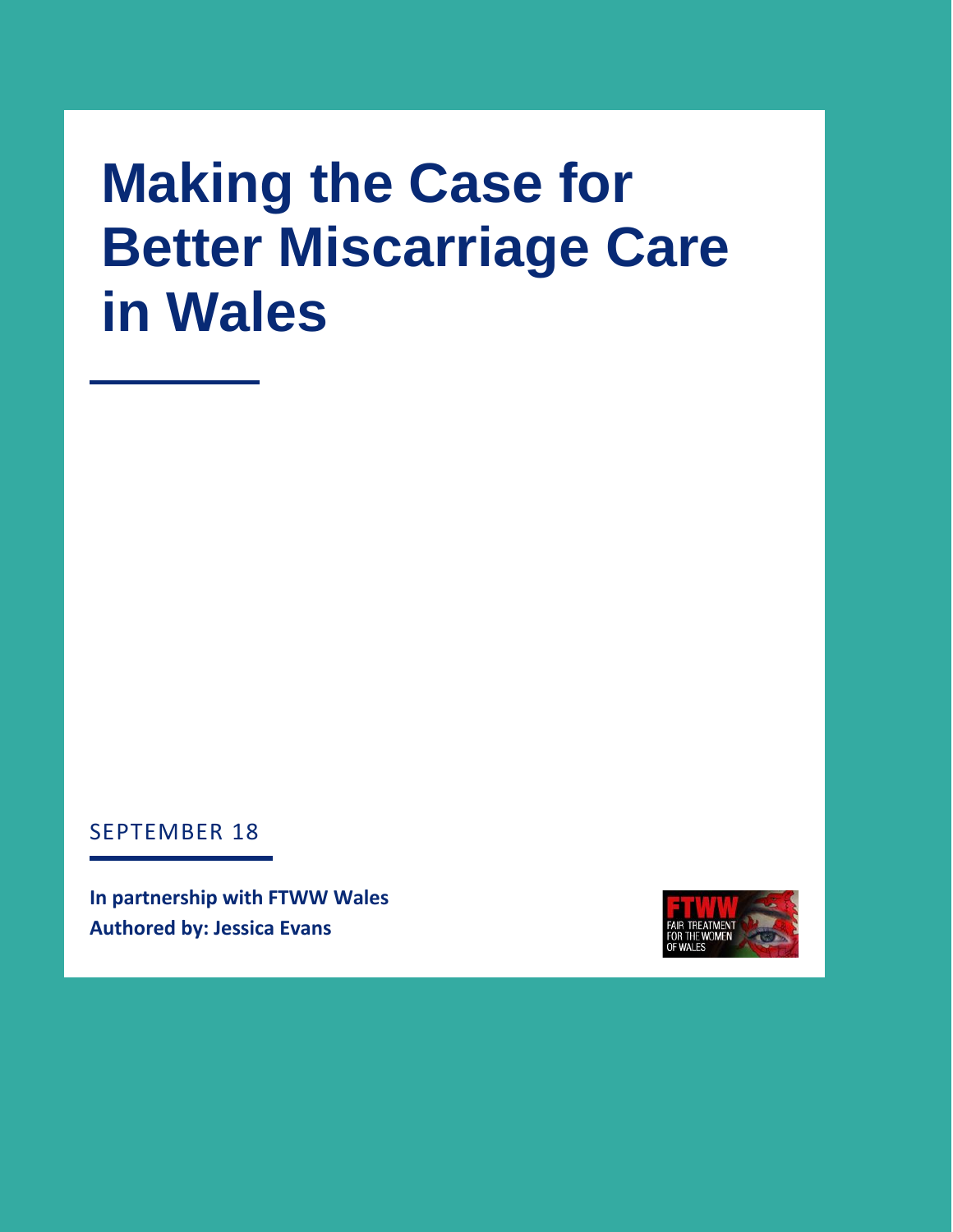### **Contents**

|    | <b>Contents</b>                                                |                                                                                  | $\overline{2}$ |
|----|----------------------------------------------------------------|----------------------------------------------------------------------------------|----------------|
|    | <b>Foreword</b>                                                |                                                                                  | 3              |
| 1. | 1.1                                                            | <b>What is Pregnancy loss and Recurrent Pregnancy Loss</b><br><b>Definitions</b> | 5<br>5         |
| 2. |                                                                | <b>Treatment of Early Pregnancy Loss</b>                                         | 6              |
|    | 2.1                                                            | <b>The Guidelines</b>                                                            | 6              |
|    |                                                                | 2.2 The Current Situation in Wales                                               | 6              |
|    |                                                                | 2.3 The Evidence                                                                 | $\overline{7}$ |
| 3. | <b>Treatment of Recurrent Miscarriage and Second Trimester</b> |                                                                                  |                |
|    |                                                                | <b>Pregnancy Loss</b>                                                            | 11             |
|    | 3.1                                                            | The Guidelines on Tests and Treatments                                           | 11             |
|    |                                                                | for Recurrent Miscarriage                                                        |                |
|    |                                                                | 3.2 Recurrent Pregnancy loss Clinics                                             | 11             |
|    |                                                                | 3.3 The Current Situation in Wales                                               | 12             |
|    |                                                                | 3.4 North Wales                                                                  | 13             |
|    |                                                                | 3.4.1 Long Waiting Times                                                         | 13             |
|    |                                                                | 3.4.2 Inefficient Referral Process                                               | 13             |
|    |                                                                | 3.5 Mid and South Wales                                                          | 15             |
|    |                                                                | 3.6 Second Trimester Pregnancy Loss                                              | 15             |
|    |                                                                | 3.7 Research                                                                     | 16             |
| 4. |                                                                | <b>Recommendations</b>                                                           |                |
| 5. | <b>Citations</b>                                               |                                                                                  | 24             |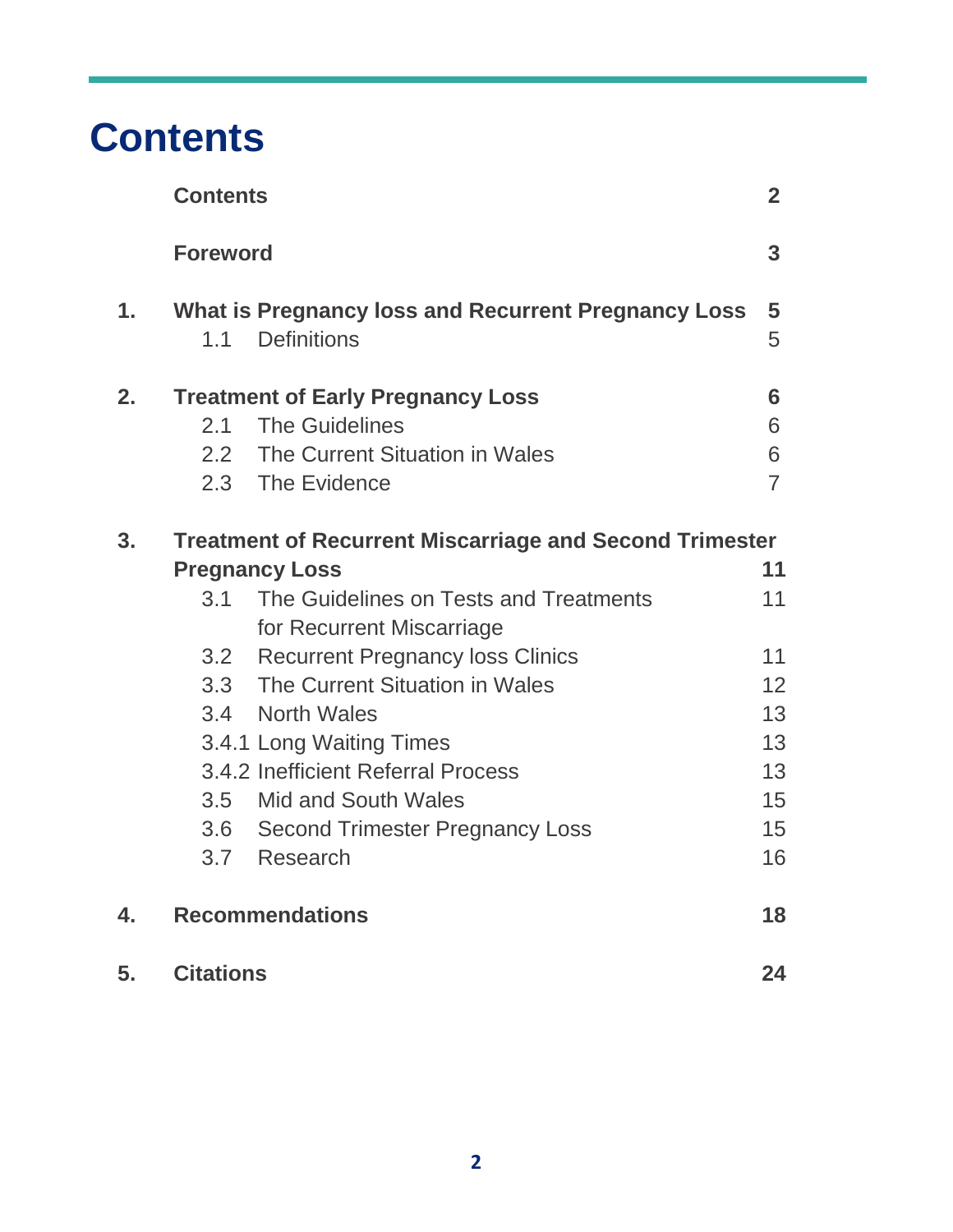### **Foreword**

This report has been written in partnership with the voluntary organisation, 'Fair Treatment for the Women of Wales' (FTWW)

FTWW is a patient led organisation, set up for women and girls living in Wales who need practical advice, help and support navigating their local health services and accessing optimum care. Earlier this year, Jessica Evans, a 35-year-old woman living in Llangollen, North Wales, approached us for help in lobbying Welsh Government for improvements to care available to those suffering recurrent miscarriage in the region. Having discussed the issue in depth with her and, subsequently, many hundreds of other women in Wales, we were more than happy to assist and fully support the recommendations made within this report.

Jessica herself has gone through a total of four miscarriages. Her experiences of services in both England and Wales have evidenced the significant shortcomings in the quality of care women receive in Wales compared to that of England. Furthermore, it has become apparent that accessing quality, specialised care for recurrent miscarriage is extremely difficult for women living in Wales.

In Wales there are no dedicated recurrent miscarriage clinics and pathways to achieving a referral to a dedicated clinic in England are, at best lengthy and complicated, and at worst, impossible.

We believe that it is incredibly unfair that women all over Wales are having to endure the devastation of multiple miscarriages and are being given very little chance of understanding why this is happening to them. Whilst in England, women can quickly and easily access specialised care, women in Wales have to accept non-specialised care, which varies significantly in quality.

This current situation in Wales seems very much at odds with the core principles of NHS Wales, in particular the aim of providing quality, innovative care that reduces inappropriate variation and harm.

The aim of this report therefore, is to provide NHS Wales with the service-user perspective of miscarriage care in Wales and how it could be improved to reduce the harm being caused by poor-quality, inconsistent care.

FTWW is in a unique position, able to immediately seek its members' views and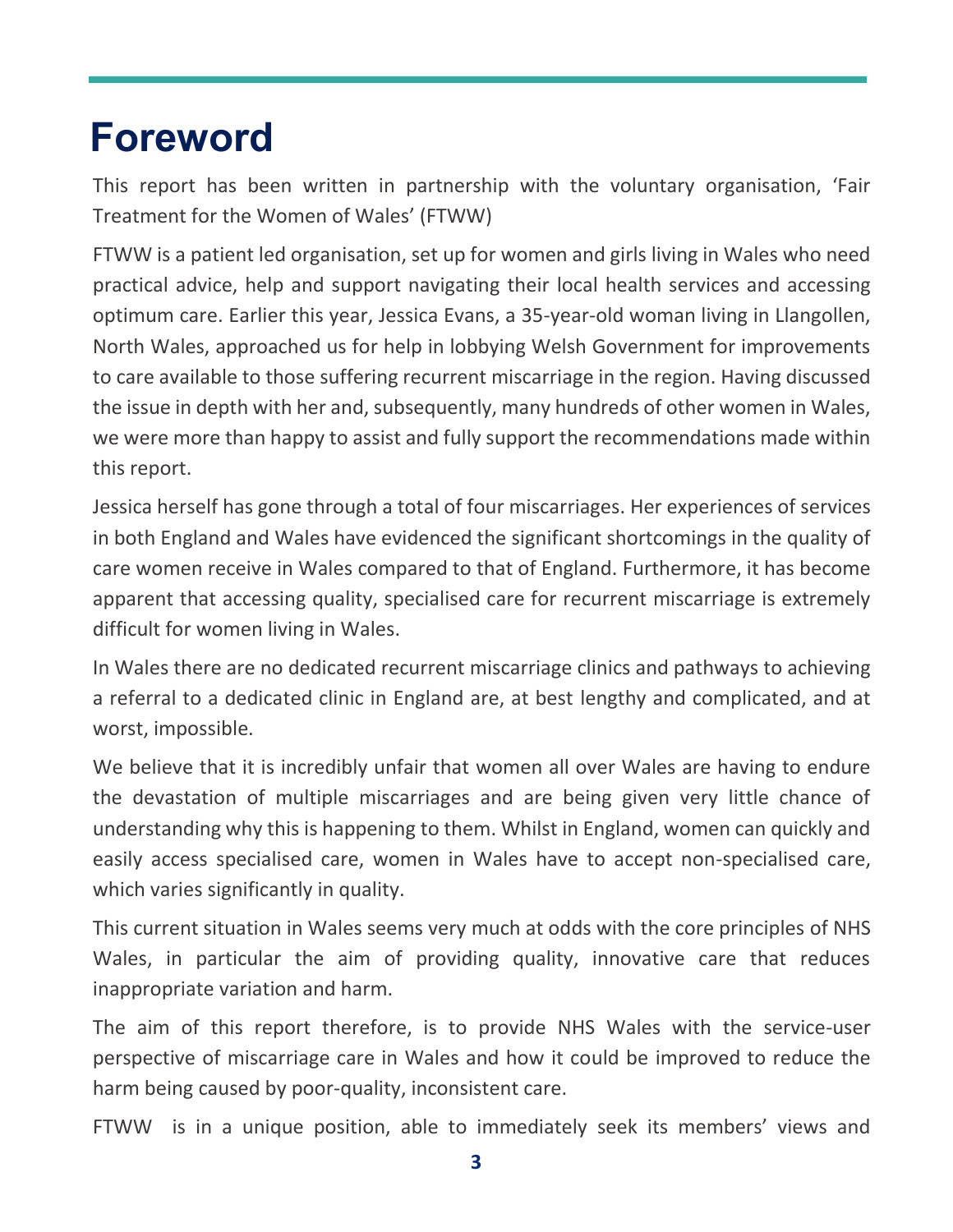represent their voices. As a result we have successfully compiled and contributed to similar service-user led reports for Welsh Government with the aim of improving the quality of care experienced by service users and developing appropriate policy. As always, the members of FTWW have provided a highly valuable evidence base, ensuring that this report gives an accurate and broad range of service-user perspectives of miscarriage care in Wales. We now look forward to working with you in making its recommendations a reality.

Deborah Shaffar

**Deborah Shaffer CEO FTWW**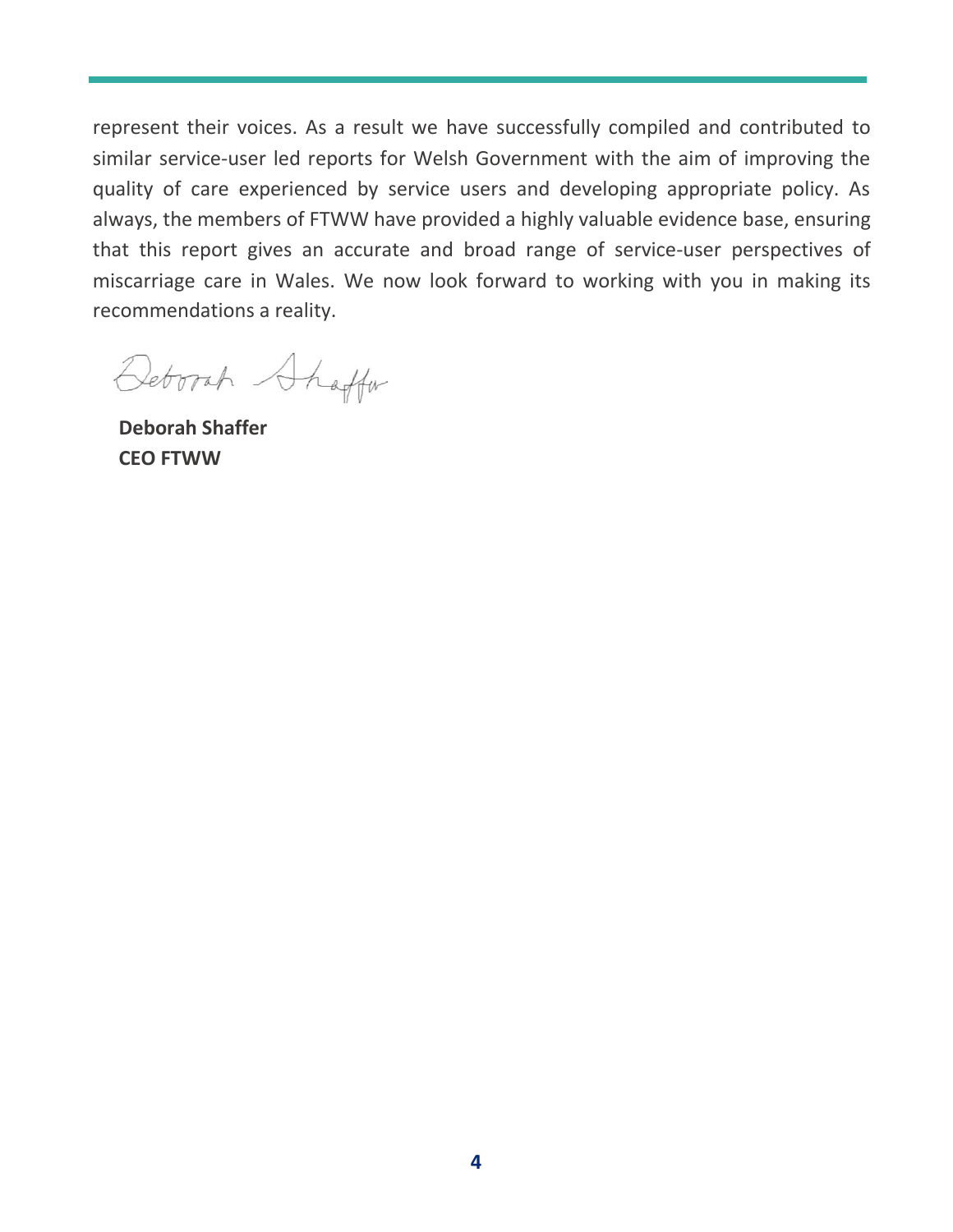## **1. What is Pregnancy loss and Recurrent Pregnancy loss?**

*1.1 Definitions:* A pregnancy loss (miscarriage) is defined as the spontaneous demise of a pregnancy before the baby reaches viability. The term therefore includes all pregnancy losses from the time of conception until 24 weeks of gestation (1).

Up to 1 in 4 women will experience a miscarriage in their lifetime. Amongst those women who know that they are pregnant, it is estimated that 1 in 5 pregnancies end in miscarriage.

Miscarriages are often referred to as 'early' or 'late'. An Early miscarriage is a pregnancy loss that takes place within 13 completed weeks of pregnancy. A pregnancy loss between weeks 14 and 24 is referred to as a late loss. Late losses are much less common than early losses. Early losses account for over 50,000 admissions in the UK annually, which will equate to approximately 2500 admissions in Wales (2)

Miscarriage can cause both significant physical symptoms and pain, as well as considerable psychological distress. A recent study, 'Post-traumatic stress, anxiety and depression following miscarriage or ectopic pregnancy: a prospective cohort study' published in the journal BJM Open, found that 4 in 10 women reported symptoms of Post-Traumatic Stress Disorder (PTSD) three months after pregnancy loss (3). In the UK, recurrent pregnancy loss (RPL) is defined as the loss of three or more consecutive pregnancies. It is important to note that recent guidance from The European Society of Human Reproduction and Embryology (ESHRE) has recommended that a diagnosis of RPL could be considered after the loss of two or more pregnancies.

Under the current UK definition, recurrent pregnancy loss will affect 1% of couples trying to conceive. It has been estimated that 1–2% of second-trimester pregnancies miscarry before 24 weeks of gestation (4). Late pregnancy loss and recurrent miscarriage are particularly distressing, with studies showing that a third of women attending specialist clinics because of miscarriage are clinically depressed (5).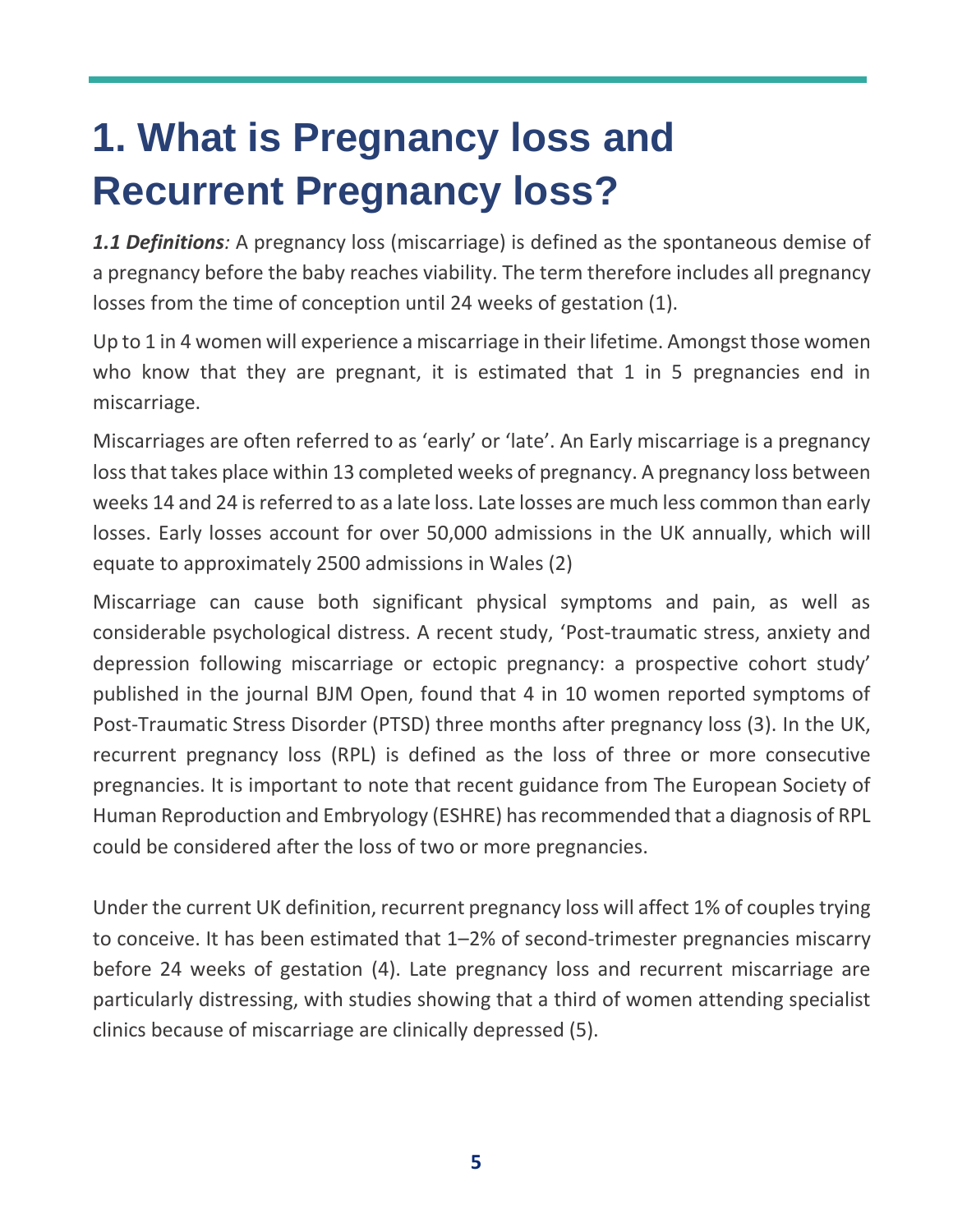## **2. Treatment of Early Pregnancy Loss**

2.1 The Guidelines: The National Institute for Health and Care Excellence (NICE) has produced clear guidance outlining the appropriate treatment for women suffering from miscarriage and ectopic pregnancy. Welsh Government has an agreement in place with NICE, ensuring that all such clinical guidelines continue to apply in Wales beyond the devolution of health services.

The NICE guidelines state that care for women who are experiencing a miscarriage should be woman-centred, meaning that women should be treated with dignity and respect and all information and support should be provided in a sensitive manner. This very much reflects strategy in Wales, which aims to allow the public voice and control over their healthcare, empowering them through information, supporting shared decision making, choice, and peer support (6).

NICE guidelines state that healthcare professionals providing care for these women should be given training on how to communicate sensitively and in breaking bad news. Non-clinical staff working in settings where early pregnancy care is provided should also be given training on how to communicate sensitively with women experiencing early pregnancy complications.

Women should have the opportunity to make informed decisions about their care and treatment, in partnership with a healthcare professional. NICE guidelines identify key information that early pregnancy assessment services should provide, ranging from when and how to seek help if symptoms worsen to where to access support and counselling services.

Regional services should also be organised so that an early pregnancy assessment service is available 7 days a week for women with early pregnancy complications, where scanning can be performed and decisions about management made. Early pregnancy assessment services should accept self-referrals from women who have experienced recurrent miscarriage (7).

*2.2 The Current Situation in Wales:* Whilst the Welsh NHS is devolved from that of England, it still has obligations to follow European and NICE guidelines. At present, care for women experiencing miscarriage, recurrent miscarriage, and late miscarriage is inconsistent and does not reflect latest evidence of best practice.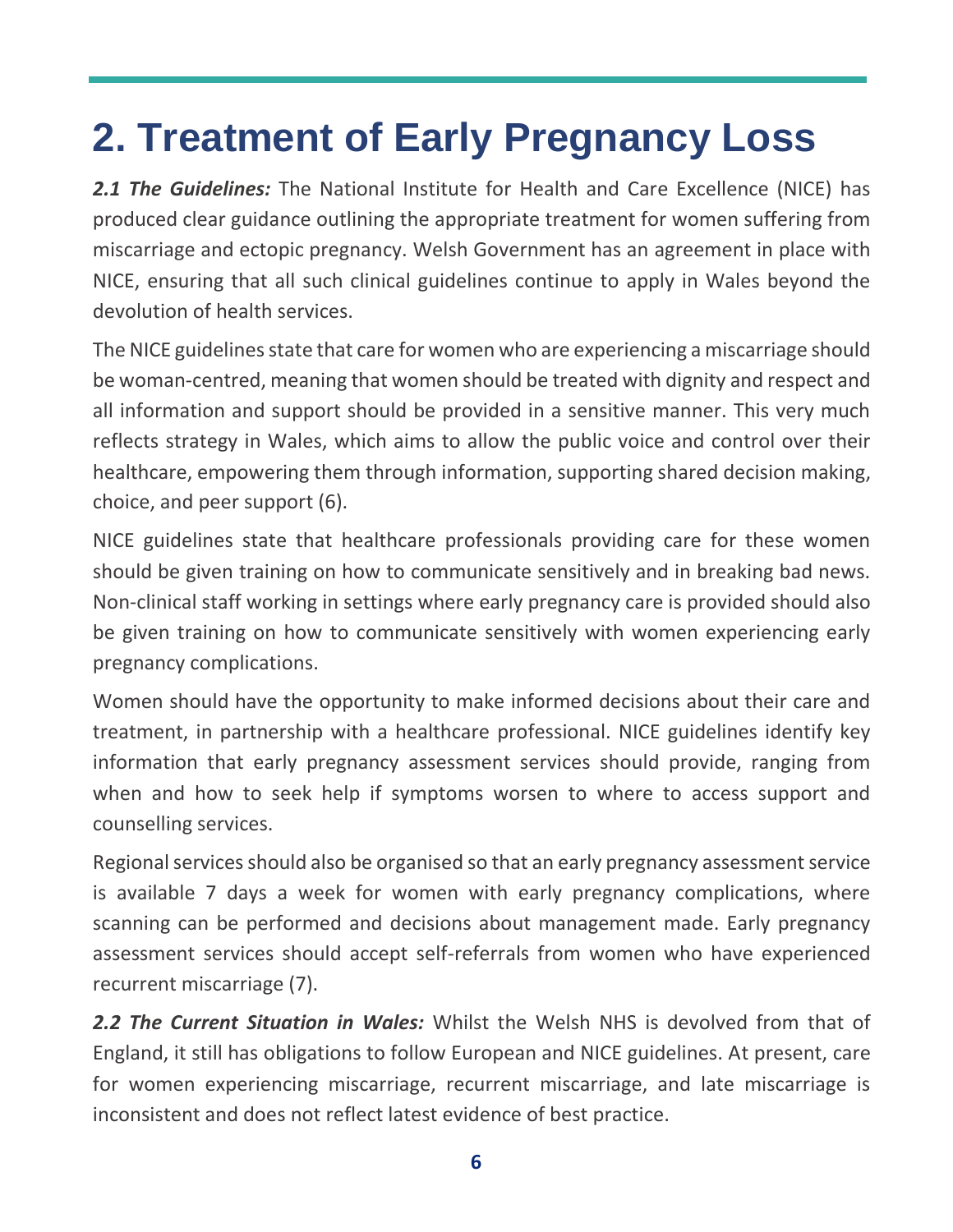Women who experience a miscarriage will receive their care in an Early Pregnancy Unit (EPU). Many EPUs in Wales are not open 7 days a week for women with early pregnancy complications. As a result, many women have to present to Emergency Departments in order to access care, or are left to miscarry at home with little or no help and support.

*"My fiancé and I have suffered through four miscarriages and on our first we were told to go to A&E. The whole experience was awful and I swore I would never go through that again. On our last three losses we stayed at home and prayed for the best" (Anon)*

Staff in Emergency Departments are unlikely to be trained in communicating sensitively with women experiencing early pregnancy complications. With an average of 2750 a day attending A&E departments in Wales in 2015/16 (8) this is adding an extra and unnecessary strain to already overstretched departments. Further evidence of this was present in recent reports of a Welsh woman experiencing a miscarriage waiting for seven hours in A&E, only to be sent home, untreated, at the end of this time (9)

For the women presenting to these departments it also means that they are likely to face a lack of appropriate facilities, private beds and time for personnel to spend with them when they are, in essence, experiencing pain, bleeding, and the distress of a bereavement.

These patients are also likely to categorise as non-emergency cases, meaning that they will face long waiting times, with nearly 34,000 patients spending over 12 hours in A&E Departments in Wales in 2015/16.

**2.3 The Evidence:** Through our petition and the FTWW community, we invited Welsh patients to share their experiences of the healthcare they received after experiencing a miscarriage.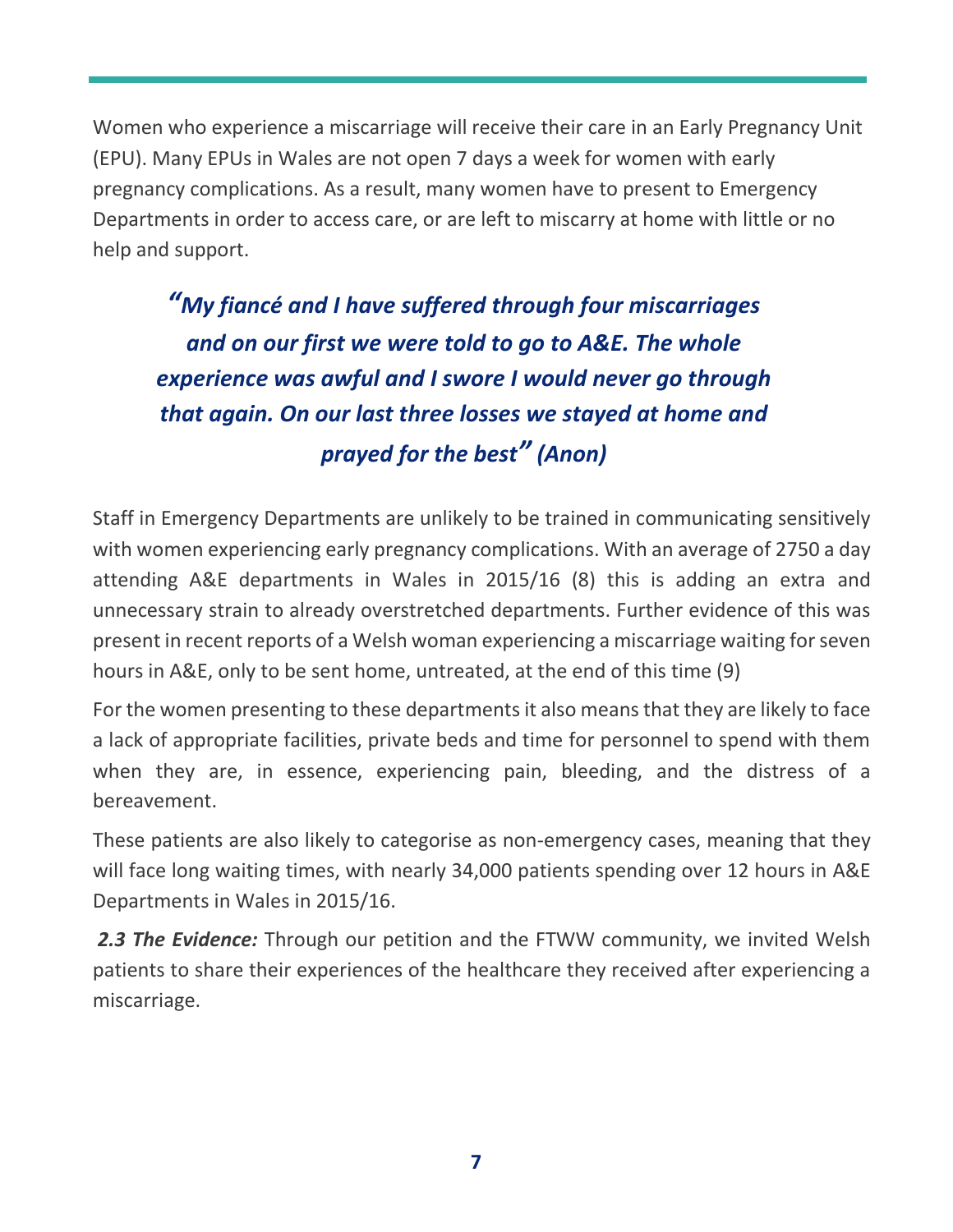*"I hated having to be scanned with other people in the same waiting room smiling at their scan pictures. I was also put in a waiting area next to a couple with a tiny new-born baby sitting next to me" (AO, 28)*

The responses we received demonstrate a worrying lack of sensitivity and respect shown by staff towards women having a miscarriage; many are not given the opportunity to make informed decisions about their care. One of the most common complaints centred on the fact that many women receive a scan alongside pregnant women who are attending their 12 and 20 week scans.

*"'I turned up to the 10 week scan (for twins conceived by IVF) to be told that their hearts had stopped....I opted for medical management. I was informed that I would have normally been placed in a private room, but they had none available and I was placed on a gynaecology ward. When the meds started to work, the nurses were busy on the labour ward and my partners' mum had to assist me. I passed our twins in to a bedpan! The whole experience was the worst in my life, made even worse because I had no dignity or privacy during my miscarriage." (KLB, 37)*

Women were also unhappy with the way that they were treated by some staff, how bad news had been communicated to them, and the lack of privacy that they experienced during their consultations. Information was provided by issuing printouts and leaflets, with couples being given little time to process this information or ask questions.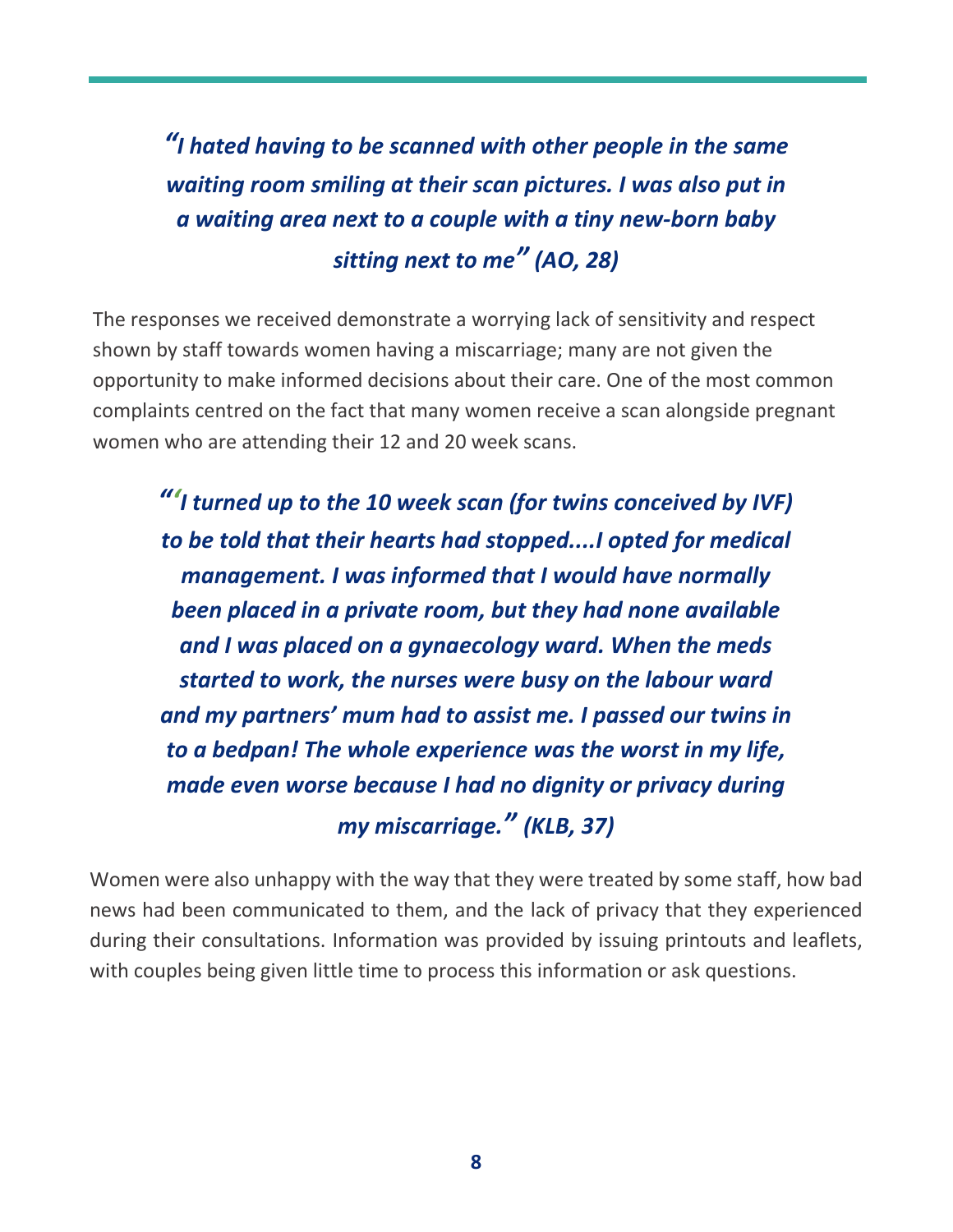*"'After a silent miscarriage I was given some information sheets on what I could do next – on a ward for the world to hear and then was pretty much sent on my way.' (Anon)*

*'When I had my miscarriage, I was called into a room to see the doctor as I had no idea what was happening. I was literally told you have suffered a miscarriage and that was that, I was ushered back into the corridor. No explanation, nothing! I have never felt so afraid in all my life." (DL)*

By far the most common grievance raised was the lack of psychological support that women receive during and after experiencing a miscarriage. Women felt that treatment is based solely around the physical impact of miscarriage, not the emotional one.

#### *"I received no further counselling (after two miscarriages)...and am now dealing with extreme anxiety." (Anon)*

In the Parliamentary Review of Health and Social Care in Wales, it is recommended that care and support should be seamless, without artificial barriers between physical and mental health (10). Clearly, this is not currently happening when it comes to miscarriage care.

At best, women are handed leaflets with contact numbers for charitable organisations that may be able to help; at worst, women are made to feel as though they are an inconvenience and 'making a fuss about nothing'.

This lack of support has led to a number of women experiencing depression, anxiety, PTSD and the breakdown of their relationships. This has a potentially significant economic impact when considering the silent and unspoken associated costs of miscarriage, such as mental health referrals, psychiatric medication, lost days at work,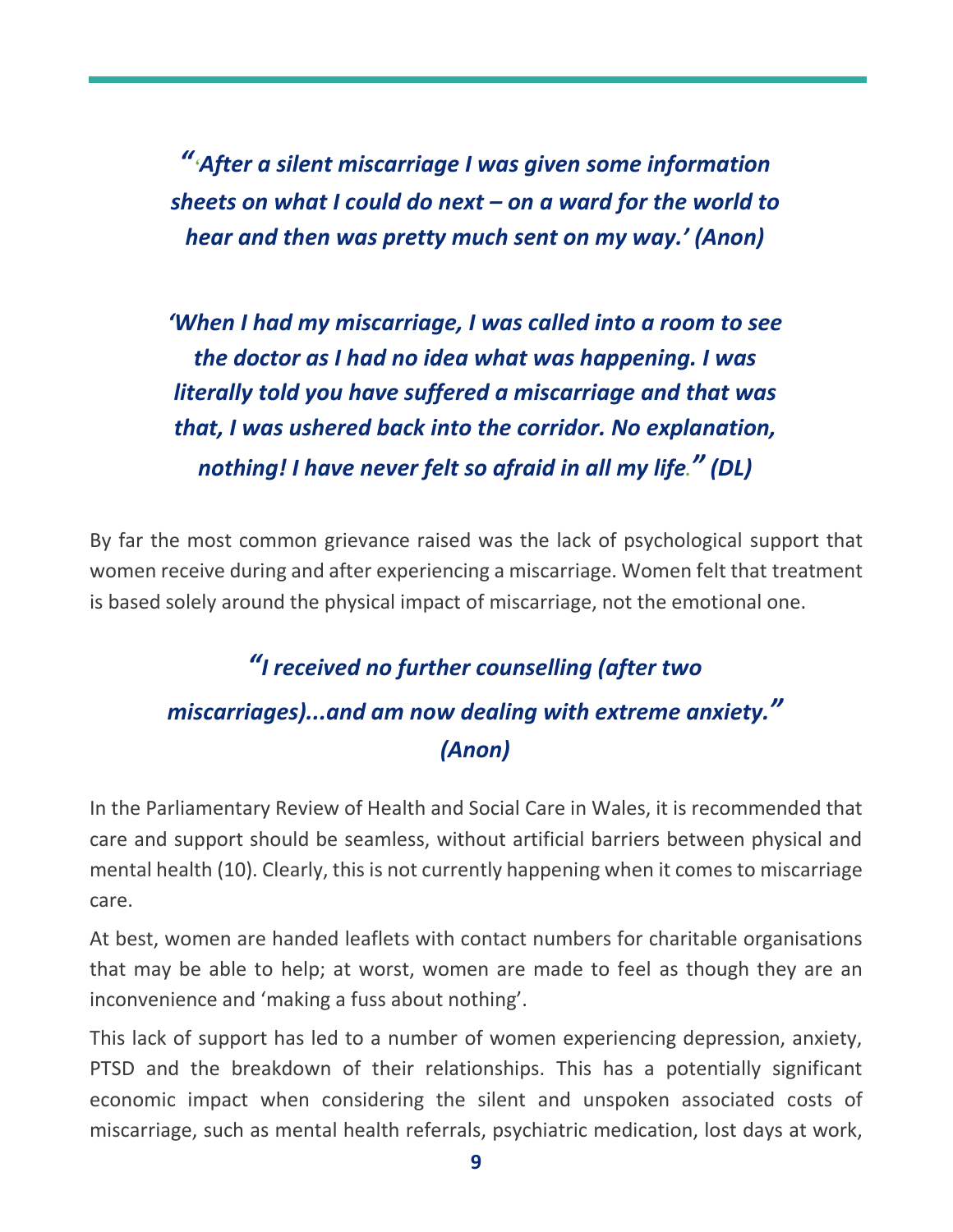and benefit claims.

In terms of any existing children, these issues would undoubtedly constitute adverse childhood experiences, with all of their long-term implications already established by Public Health Wales amongst others (11).

*"'Our first pregnancy in 2005/6 was a natural conception. I had zero support from my GP and was told that my body would fix itself and return to normal. Our second (pregnancy) was through IVF. I was offered counselling a very long time after...too late in fact... this resulted in the breakdown of our relationship." (EL, 38)*

The evidence we have collected from Welsh patients suggests that NICE guidelines are not being followed in a worrying number of cases in Wales and this is building inequality into the system. Women experiencing a miscarriage often face a lack of sensitivity, dignity and respect. Information giving is poor and psychological care following a miscarriage is practically non-existent.

*"'I have never been offered counselling or any support on the NHS. I have PTSD, but have had to pay privately to access appropriate support for this." (BSS, 33)*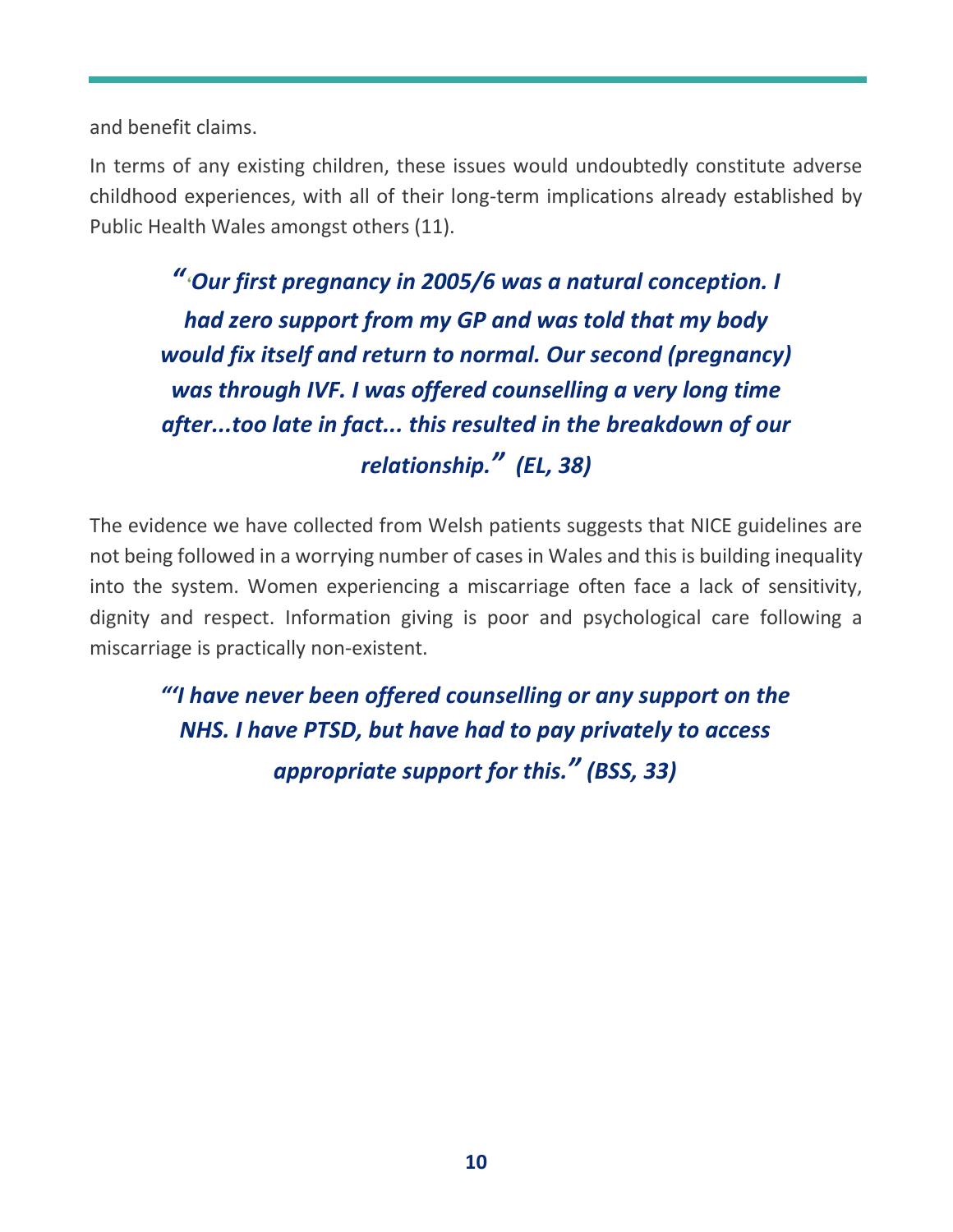## **3. Treatment of Recurrent Miscarriage and Second Trimester Pregnancy Loss**

*3.1 The Guidelines on the Tests and Treatments for Recurrent Miscarriage:* The most up to date and comprehensive guidance on recommended tests and treatments in incidences of recurrent pregnancy loss was published by The European Society of Human Reproduction and Embryology (ESHRE) in November 2017.

The Royal College of Obstetricians and Gynaecologists has also produced guidance on the tests and treatment in incidences of recurrent miscarriage and late miscarriage in the document 'The Investigation and Treatment of Couples with Recurrent Firsttrimester and Second-trimester Miscarriage' (RCOG). This document is accredited by NICE.

The care, investigations, and treatments available in the UK vary considerably, particularly when women suffering from recurrent or late pregnancy loss do not receive their care in dedicated specialist clinics. It is important to note that this lack of consistency leads to many couples moving from hospital to hospital in search of answers. Couples are also vulnerable to offers of tests and treatments that are not evidencebased (12).

*3.2 Recurrent Pregnancy Loss (RPL) Clinics:* Both RCOG and ESHRE guidelines agree that women who suffer from recurrent first-trimester pregnancy loss should be offered referral to a specialist recurrent pregnancy loss clinic (13). ESHRE guidelines suggest that this should include women with two or more pregnancy losses. (14).

A recurrent pregnancy loss (RPL) clinic is an outpatient clinic offering specialist investigations, support, and, if possible, treatment of couples experiencing RPL. Women who have suffered from one or more second trimester loss should also be referred to these clinics. Experienced personnel, comprising gynaecologists, fertility doctors and specialised nurses trained in performing ultrasound and with appropriate listening skills, should staff RPL clinics. There should also be trained and qualified staff to offer support tailored to the psychological needs of the couple.

Time should be given for clinicians to review patient history, answer questions, and propose a plan for investigations and, perhaps, treatment. A RPL clinic should have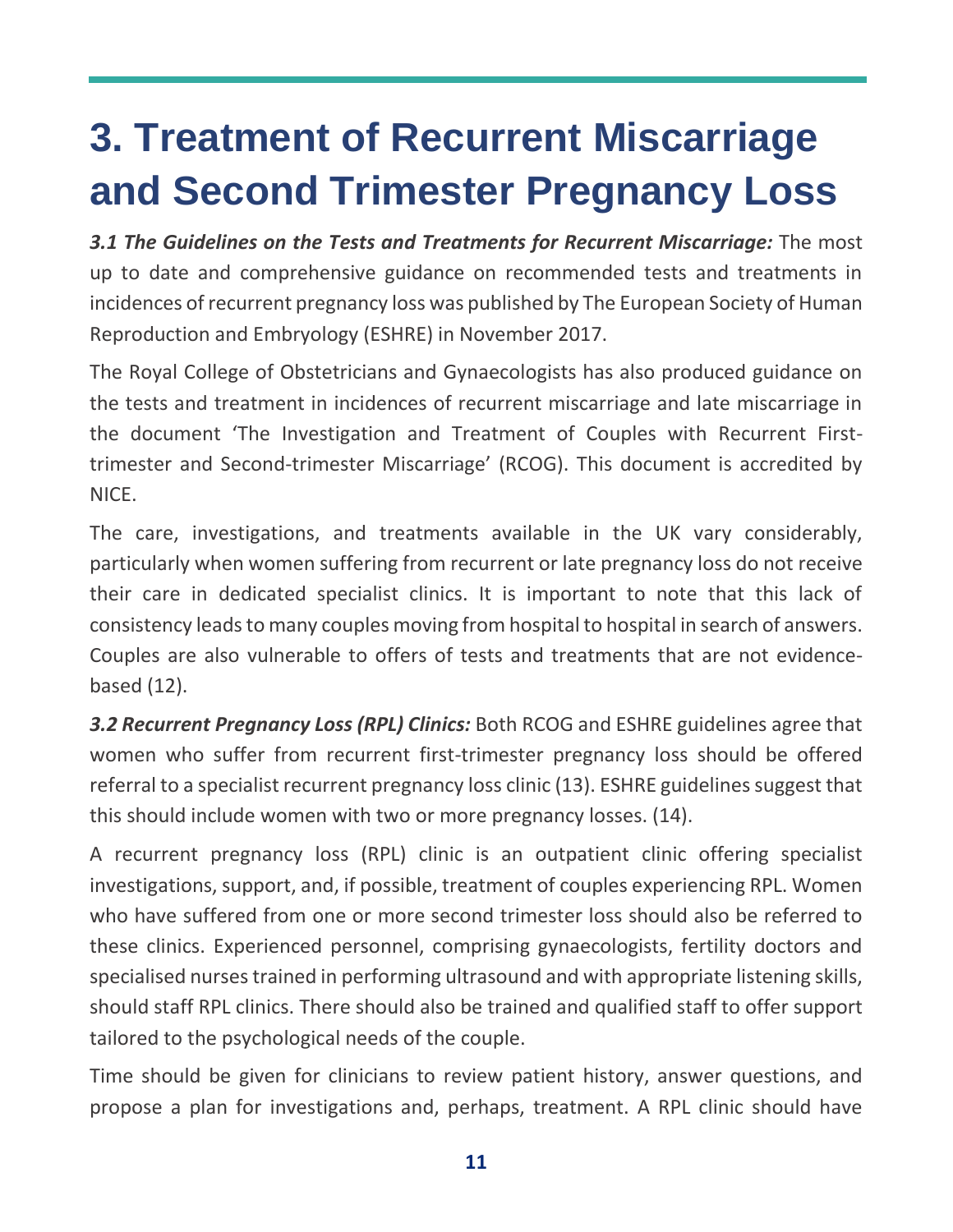excellent ultrasound provision and have close contact with the appropriate laboratories for further testing. Whilst treatment plans will vary from patient to patient, they should be appropriate to the individual based on age, fertility/sub-fertility, pregnancy history, family history, previous investigations and/or treatments. This should include discussion of wishes or views that the patient already has regarding the investigations she does or does not want (15).

Appropriate support and care in subsequent pregnancy/ies is also recommended by ESHRE, whilst RCOG guidance points out that data from several non-randomised studies has suggested that attendance at a dedicated early pregnancy clinic has a beneficial effect on pregnancy outcomes (16). This support may include access to the team either in person, by phone or online and additional / early scans if wanted.

RPL clinics should also give couples the opportunity to take part in clinical trials as this can feel like a positive step forward. Many areas that require further research are outlined in both the ESHRE and RCOG guidance documents.

*3.3 The Current Situation in Wales:* All guidelines relating to care for recurrent miscarriage agree that women who suffer from recurrent, first-trimester pregnancy loss, should be offered referral to a specialist recurrent pregnancy loss clinic. Unfortunately, in Wales, there are no specialist recurrent pregnancy loss clinics.

There are many specialist recurrent pregnancy loss clinics in England, including the world-leading Tommy's Centres for miscarriage research. Due to the policy of Patient Choice in England, any woman who receives her health care in England can request a referral to these clinics. In stark contrast, women who receive their health care in Wales have to accept whatever local care is available to them. Often, the general gynaecologists to whom women in Wales are referred have neither the interest nor expertise to provide these women with the care that they both need and deserve.

Cross-border health arrangements between England and Wales were a focus of the House of Commons Welsh Affairs Committee in 2015. A key recommendation of this committee was that England and Wales need to maintain close links to ensure that patients receive the treatment they need, regardless of their country of residence (17).

The then Minister for Health in Wales, Mark Drakeford, stated that patient needs must come first and made a commitment not to allow the border to become a barrier. In North, Mid and South Wales, this commitment is not being met and the border is a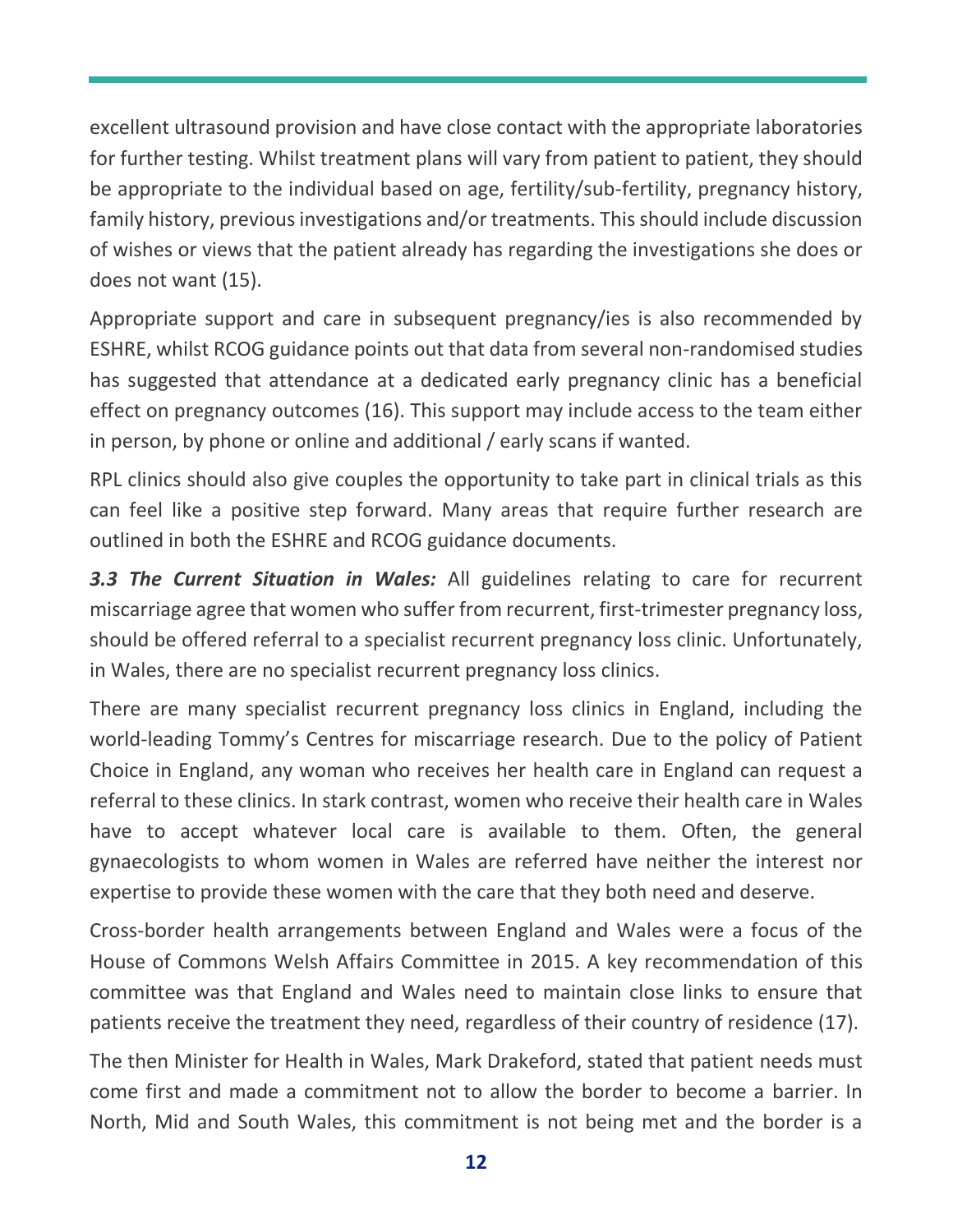serious barrier to women being able to access quality, specialised care.

*3.4 North Wales:* Betsi Cadwaladr University Health Board (BCUHB) in North Wales does have an agreement in place with Liverpool Women's Hospital for local women to access their RPL clinic. However, these women can only gain the necessary referral with the agreement of their local consultant, making this process unreasonably lengthy and inefficient.

*3.4.1 Long Waiting Times:* The process is lengthy due to the long waiting times for gynaecology appointments in Wales. This is often exacerbated by the fact that referrals for recurrent miscarriage are deemed non-urgent, meaning that some appointments are repeatedly cancelled for cases that are more urgent.

*"My appointment was cancelled three times in total, twice due to emergency cancer clinics needing to take place and on the third occasion due to an admin error. I completely understood and accepted that the emergency clinics should take priority, but this only served to further diminish my own experiences – it made me feel very isolated and as though my situation didn't really matter to anyone." (Anon)*

Assuming the local consultant knows of the referral pathway to Liverpool Women's Hospital and is willing to make the referral, once a patient finally attends their appointment with a local consultant, she will have to join a second waiting list. Hospitals in England are only obliged to meet Welsh targets for waiting times - which means Welsh women waiting longer than their English peers. This entire process builds both variation and harm into the system.

Variation in patient care and excessive waiting times could be easily avoided if GP's in North Wales were able to refer patients directly to Liverpool Women's Hospital, if that is where they would prefer to be treated.

*3.4.2 Inefficient Referral Processes:* The system of referral to Liverpool Women's Hospital is also very inefficient. Referral directly to Liverpool Women's hospital from a GP would go some way towards relieving the strain on over-stretched local gynaecology departments. Given that a good many consultants in North Wales will only be able to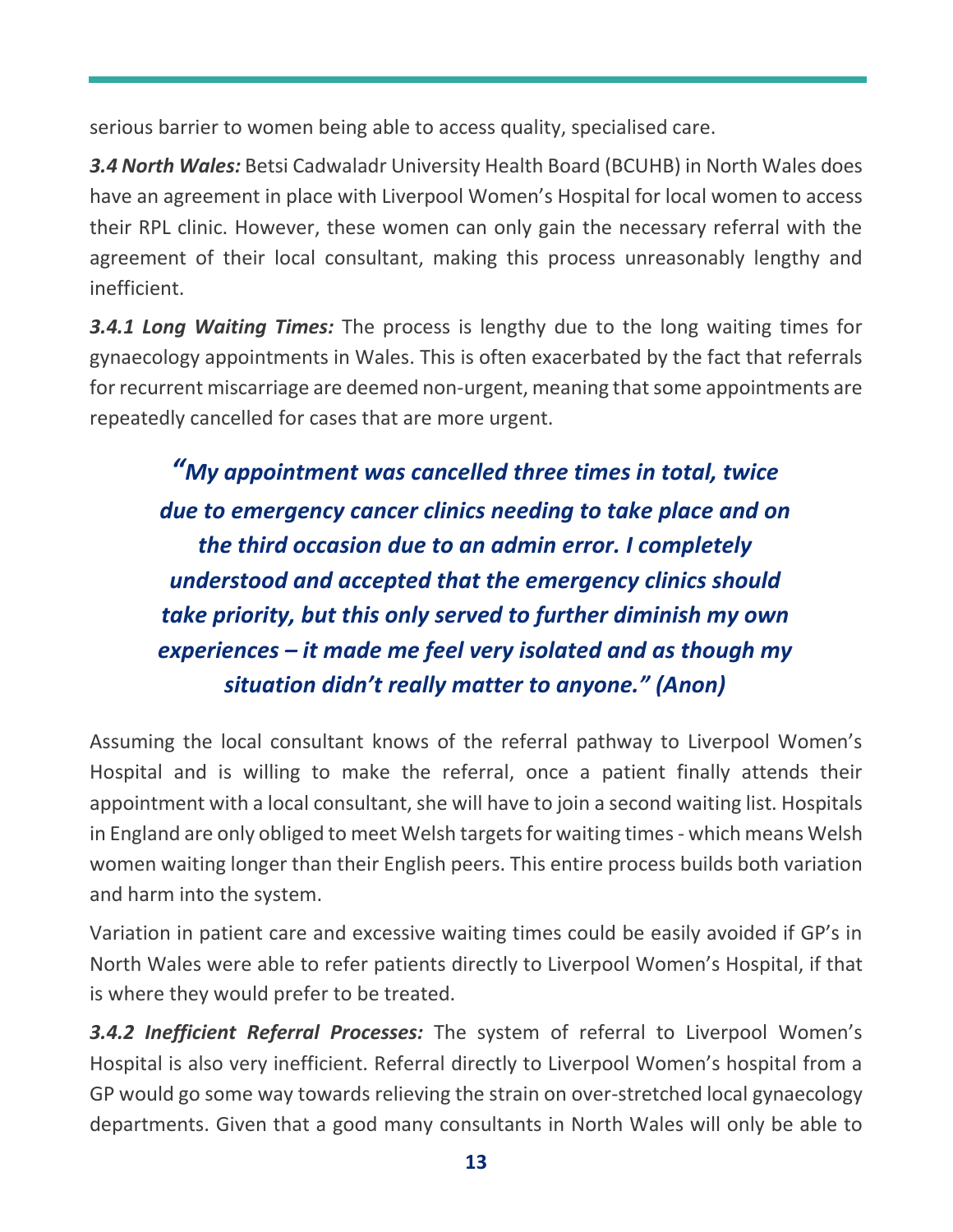offer their patients a referral to Liverpool, a valuable consultation has been unnecessarily taken up.

However, by way of providing some interim measures, local consultants may run basic blood tests on recurrent miscarriage patients. Many of these patients are then referred on to Liverpool and the tests repeated. This seems an extremely wasteful use of NHS resources.

Further evidence from patients reveal that some consultants are unaware of the referral pathway to Liverpool Women's Hospital, meaning that women have to fight to access the care to which they are entitled at a very difficult and upsetting time.

#### *"I live in North Wales and was told time and time again that I couldn't be referred outside of Wales. I finally got my GP to refer me to a different hospital in my Health Board, and it was there that I was finally able to get a referral on to Liverpool." (Anon)*

Whilst women in North Wales do have access to Liverpool Women's Hospital, we also collected evidence suggesting that the distances involved in attending clinics in Liverpool can make accessing this care very difficult for some, particularly those in the West of the region.

*"I have now had 8 losses and the travel to the clinic in Liverpool costs a small fortune. I'm just grateful to be being tested, and am happy where I'm being seen, but it could have saved me a lot of years and heartbreak if there had been help for us locally." (AO, 28)*

Long journeys in order to access high quality care is very much at odds with the recommendations made in the Parliamentary Review of Health and Social Care in Wales. The recommendations state that 'Care should be organised around the individual and their family as close to home as possible, be preventative with easy access and of high quality' (18). Clearly, at present, women in North Wales suffering from recurrent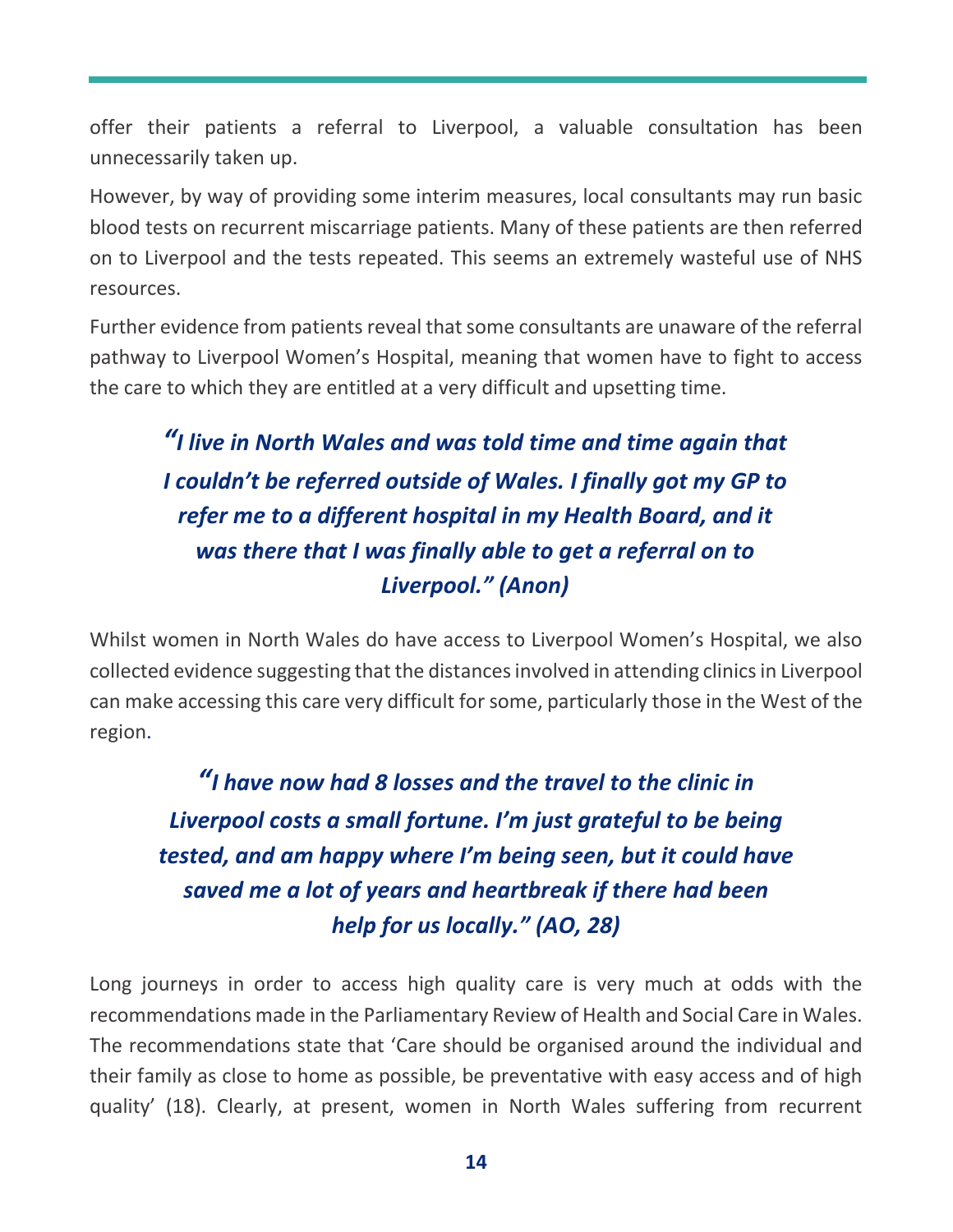miscarriage are unable to access high quality care close to home.

*3.5 Mid and South Wales:* As far as we can establish, none of the Health Boards in Mid and South Wales have referral pathways in place that will allow women living in these areas to access specialist RPL clinics across the border. For these women, their only chance of accessing specialised care is through the completion of an Individual Patient Funding Request (IPFR). This is a time consuming and complex process that is reliant on a consultant being willing to support the IPFR.

Whilst FTWW is aware that the IPFR process was reviewed between 2016 and 17, as the only women's patient-led health and equality organisation in Wales, we were concerned that a) we were never informed of the review taking place , b) that there was only one patient representative on the review panel, c) that there were no women on the review panel, and, d) that the focus of the review seemed to be on access to medicines as opposed to specialist service provision.

*3.6 Second Trimester Pregnancy Loss:* Women in Wales who experience a second trimester loss face the same barriers in accessing specialised care as those who suffer from recurrent miscarriage. Late miscarriage has more in common with preterm birth and therefore it is important that women who experience a late loss have access to a high-risk care centre. The evidence we have collected suggests that women who have experienced a late loss also face a number of additional issues in accessing appropriate care, including long delays for follow-on appointments, and further appointments being held in inappropriate locations, such as Antenatal Units.

*"'Following the birth of our daughter, Rose, we were asked to attend a follow up appointment. We found it unfathomable that this appointment was held in the Antenatal Unit. The waiting room was filled with pregnant women. The receptionist made the assumption that we were there for a scan and asked us about this several times, despite us having handed her a letter stating the reason for our visit – for a couple who had just lost their baby at 22 weeks this was totally devastating" (SD, 31)*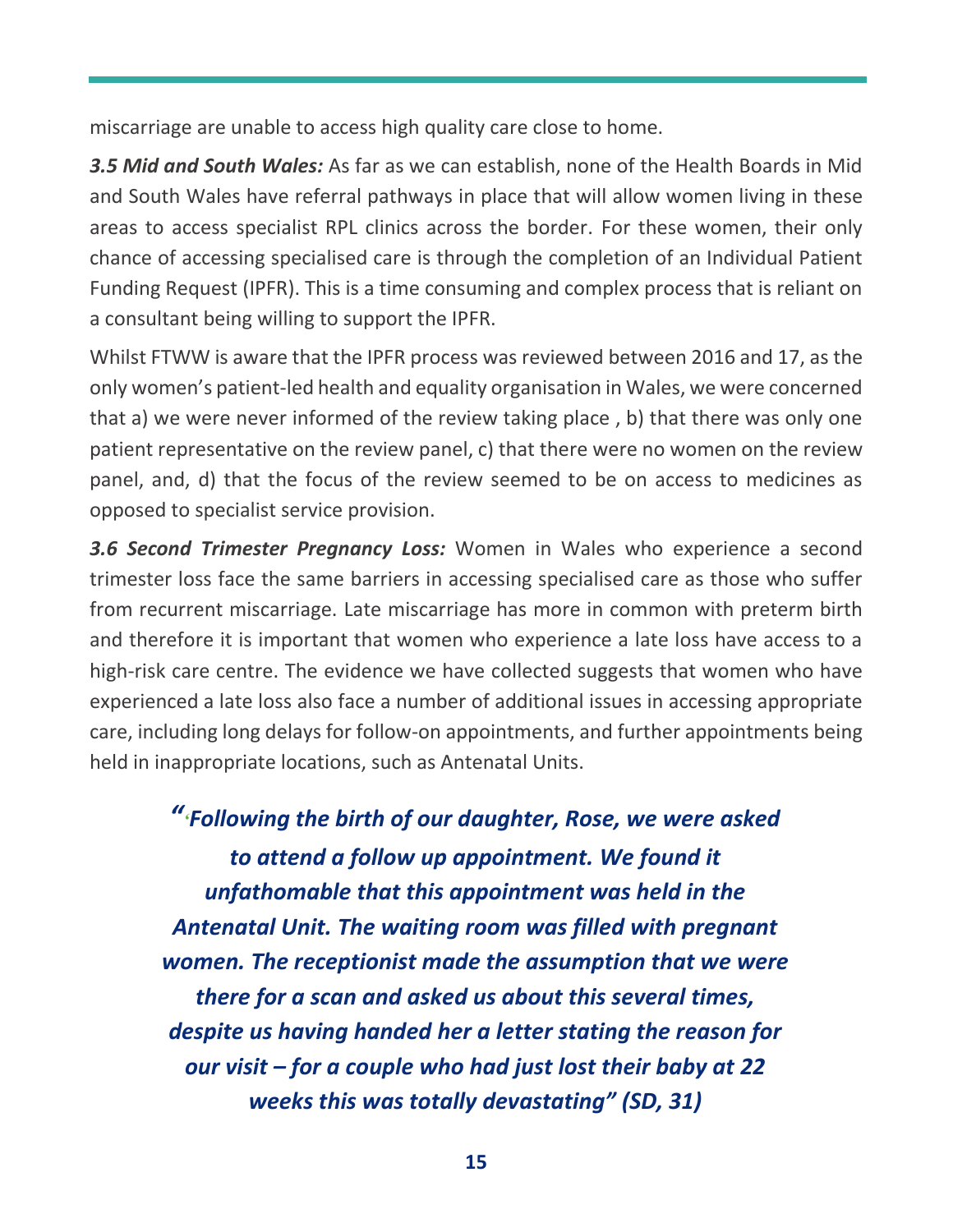Further to this, feedback from service users also identified issues with the procedures in place for conducting 20 week scans.

A 20 week scan is an anomaly scan and therefore it is possible that a problem is identified with the way the baby is developing at this appointment. In these circumstances, a clinician should be available to provide a second opinion. However, this is not always happening in Welsh hospitals, leaving parents to go through an agonising wait to find out if there are serious problems, which can have devastating consequences.

A 20-week anomaly scan should not be completed if the provisions are not in place to manage an identified anomaly. In addition to this, a dedicated pathway is also needed to deal with problems identified at twenty-week scans.

In his response to our petition, Vaughan Gething, the Cabinet Secretary for Health, Wellbeing and Sport recognises that 'Stillbirth and miscarriage can be devastating for the baby's parents and for the wider family members.' (19)

In Wales, the current system is that each Health Board has its own bereavement service, which supports not only the parents but also wider family members. However, this is not happening consistently and some parents, who have gone through the devastating experience of a second trimester loss, are not receiving appropriate bereavement support in a timely manner.

*3.7 Research:* A further benefit of care being delivered in a dedicated recurrent miscarriage clinic, is that patients can be given the opportunity to take part in research trials.

Many of the current research trials relating to miscarriage are led by the Tommy's Clinics for Miscarriage Research. Hospitals around the country will then support this research by recruiting patients to take part in the trials and sharing their findings with the lead clinician.

There is only one hospital in Wales which has taken part in any research trials relating to miscarriage, that hospital being Singleton Hospital in Swansea (20). Singleton Hospital has taken part in two research trials, Alife2 and the MifeMiso trial.

It is an encouraging start to see a hospital in Wales taking part in research trials relating to miscarriage; however, it is important to note that there are many trials in which Singleton Hospital has not participated. Furthermore, with Singleton Hospital being the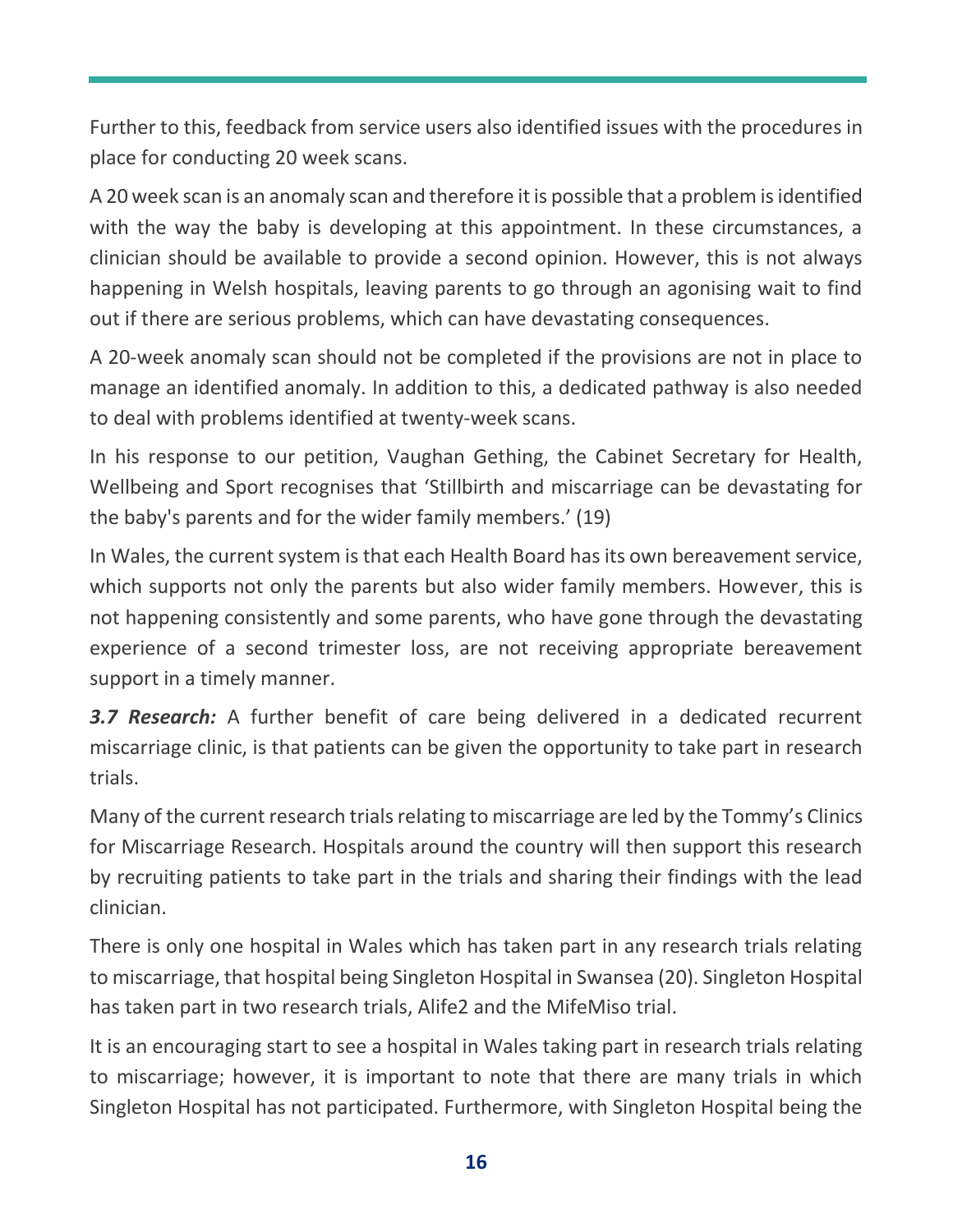only hospital in Wales contributing to any research relating to miscarriage, the outcome is that the vast majority of Women in Wales will be unable to take part in any research trials. Welsh patients are clearly being disadvantaged by this.

ESHRE guidelines point out that taking part in research trials can make patients feel as though they are taking a positive step forward, for both themselves and others (21). Furthermore, through The Well-being of Future Generations Act, Welsh Government has committed to creating a society in which people's physical and mental well-being is maximised and in which choices and behaviours that benefit future health are understood (22). The limited participation in innovative research into miscarriage means that NHS Wales is negatively affecting the well-being of future generations. This inevitably results in Wales always being one-step behind in terms of latest treatments and strategy.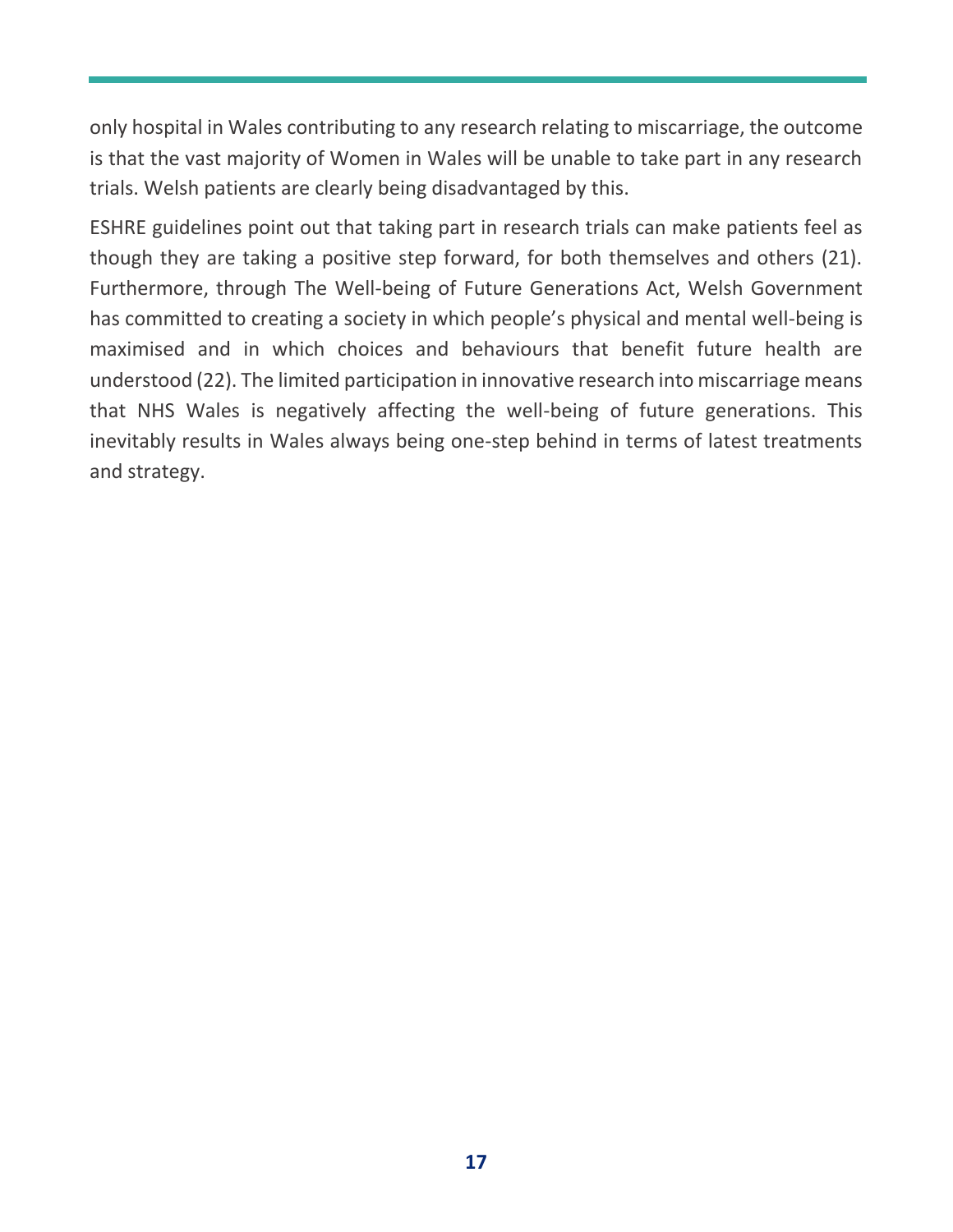### **4. Recommendations**

#### **1: In accordance with NICE guidelines, measures should be taken to ensure that Early Pregnancy Assessment Services are available regionally 7 days a week for women with early pregnancy complications.**

Welsh Government has an agreement in place with NICE, ensuring that all clinical guidelines continue to apply in Wales beyond the devolution of health services. In order to meet this agreement it is important that immediate steps are taken to make Early Pregnancy Assessment Services available 7 days a week. This will also reduce the number of women presenting to A&E departments where they are not receiving appropriate care and support. GPs, Midwives, A&E departments and Emergency Doctors/111 Services should be able to make a referral to Early Pregnancy Assessment Services quickly and easily.

#### **2: A review of Early Pregnancy Assessment Services should be conducted to ensure that women who attend these units are being cared for in a way that is consistent with NICE guidelines and is appropriate for the distressing life event that they are experiencing.**

The evidence that we have gathered strongly suggests that many Early Pregnancy Assessment Services in Wales are not consistently providing care that is in line with NICE guidelines, and that this is causing too many women to experience substandard care. Particular attention should be paid to the issues surrounding privacy, staff training and scanning facilities, which have been raised in this report.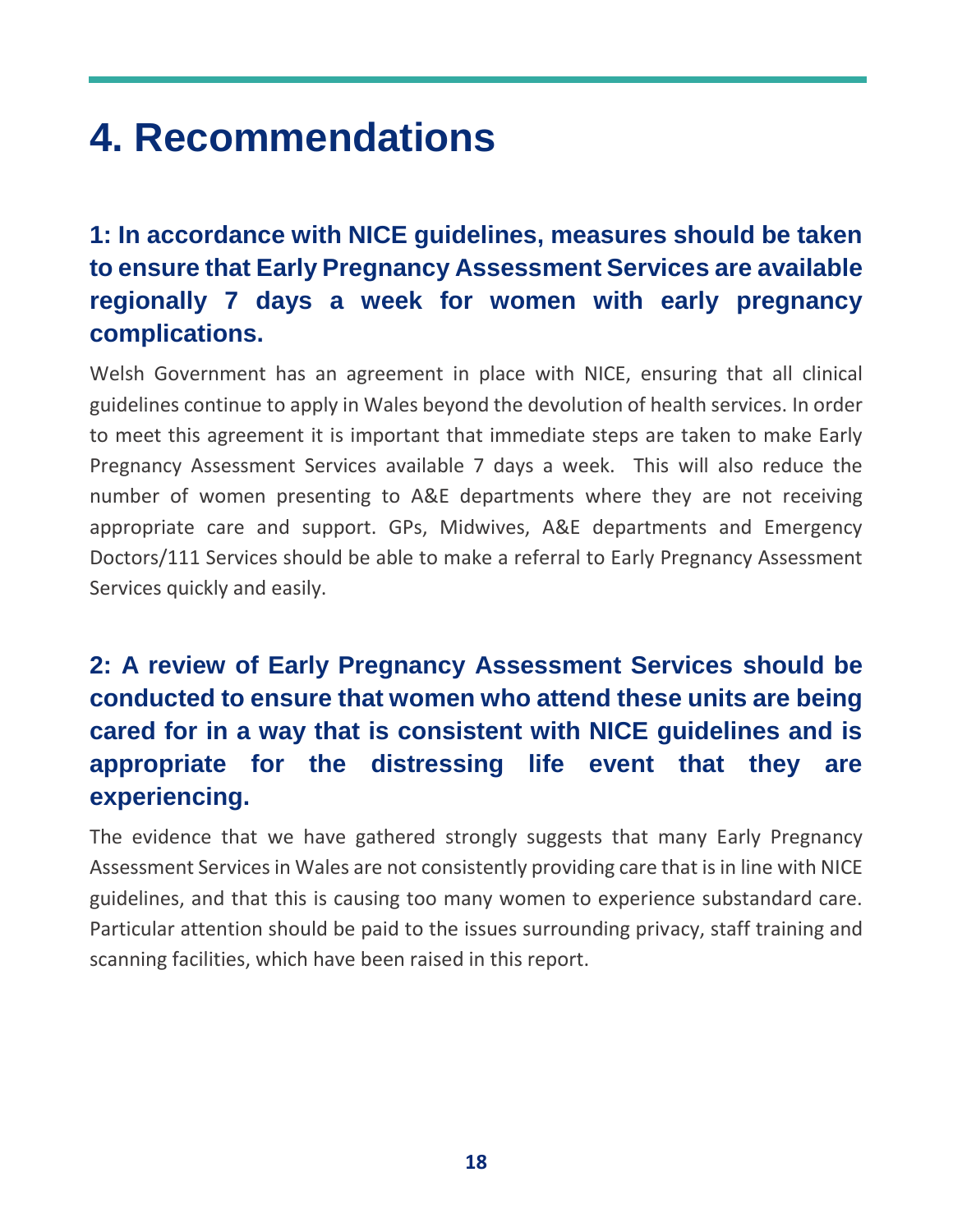#### **3: A system should be put in place to ensure that women are receiving a greater level of psychological and emotional support during and after a miscarriage.**

The evidence that we have collected has clearly demonstrated that the vast majority of women do not feel that the current level of psychological support is sufficient after suffering a miscarriage. At the very least, women should be receiving follow up calls from either a trained nurse or their GP. These calls should focus on how women are coping with their loss and advise them of the support available should their experience be having a detrimental impact on their mental health. At least two follow up calls at set intervals would be necessary to properly support patients.

#### **4: Two dedicated Recurrent Pregnancy Loss Clinics should be opened in Wales.**

In order for Welsh Government to best meet its aim of providing quality health care close to home, serious consideration should be put into opening two dedicated recurrent pregnancy loss clinics, one in North Wales and one in South Wales. Tommy's would be prepared to support this development of services by offering advice and support from the Tommy's Miscarriage Centres.

If funding dictates there be only one, South Wales could be prioritised only if existing agreements with Liverpool Women's Hospital be maintained and strengthened in North Wales. For women in Mid-Wales, a pathway to one or the other, depending on their location, must be consistently implemented.

The opening of one or more dedicated RPL clinics should also give women in Wales the opportunity to be involved in research, particularly as Tommy's would offer any new dedicated recurrent miscarriage clinics in Wales their support in joining the Tommy's trial network. This would bring NHS Wales up to date with latest treatment strategies which will in turn have a positive impact on future generations.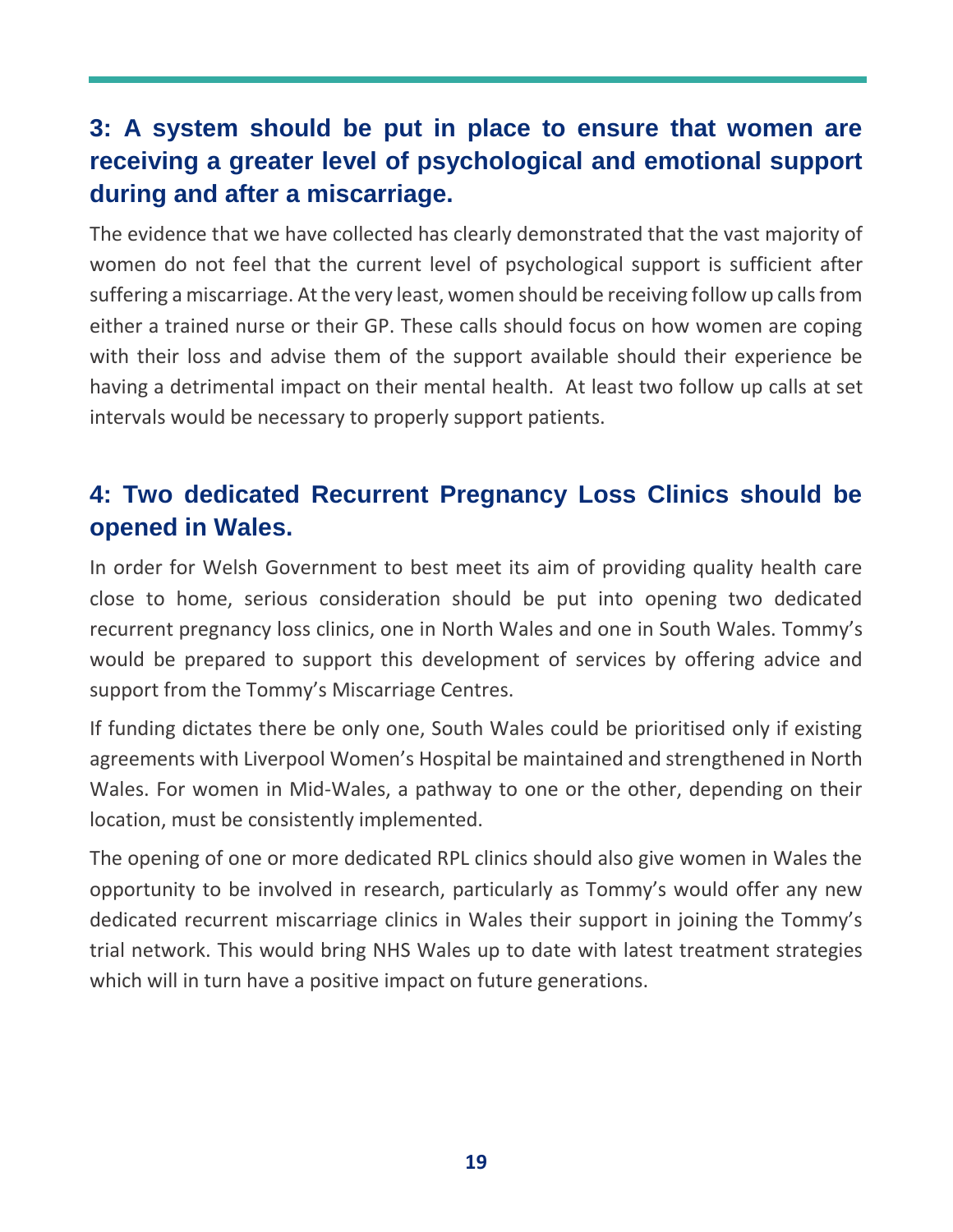#### **5: Primary care providers should be able to refer patients directly to a dedicated RPL clinic. An easily accessible resource delineating referral pathways should be made widely known to GPs and patients.**

This is vital to ensure that all women in Wales have equal and fair access to specialised services. GPs should be able to make this referral, regardless of whether or not it is out of area. Referral pathways should be made clear and known to both GPs and patients. An online resource listing all specialist services designated for the various health conditions / needs would be an excellent may of making this information easily accessible to all, ensuring equity of access and reducing variation and harm.

#### **6: A diagnosis of Recurrent Pregnancy Loss should be considered after the loss of two or more pregnancies.**

The most up to date, evidence-based research on recurrent pregnancy loss has been produced by ESHRE who clearly recommend that a diagnosis of RPL should be considered after two or more pregnancy loses.

This is particularly important as it will facilitate 'research, shared decision making and psychological support to couples' (23). Changing the diagnostic guidelines will also allow for testing to take place for some of the more common, treatable causes of RPL at an earlier stage. This should prevent many women from experiencing a third miscarriage unnecessarily whilst also reducing both the personal and economic costs associated with that incidence.

Further support for this approach is provided in the ESHRE guidelines, which give clear

recommendations on investigations that should be carried out after 2 pregnancy losses, allowing for a clinical decision to be made on tests that should be postponed. This means that couples can be offered referral without the risk of inappropriate or premature tests being carried out wastefully.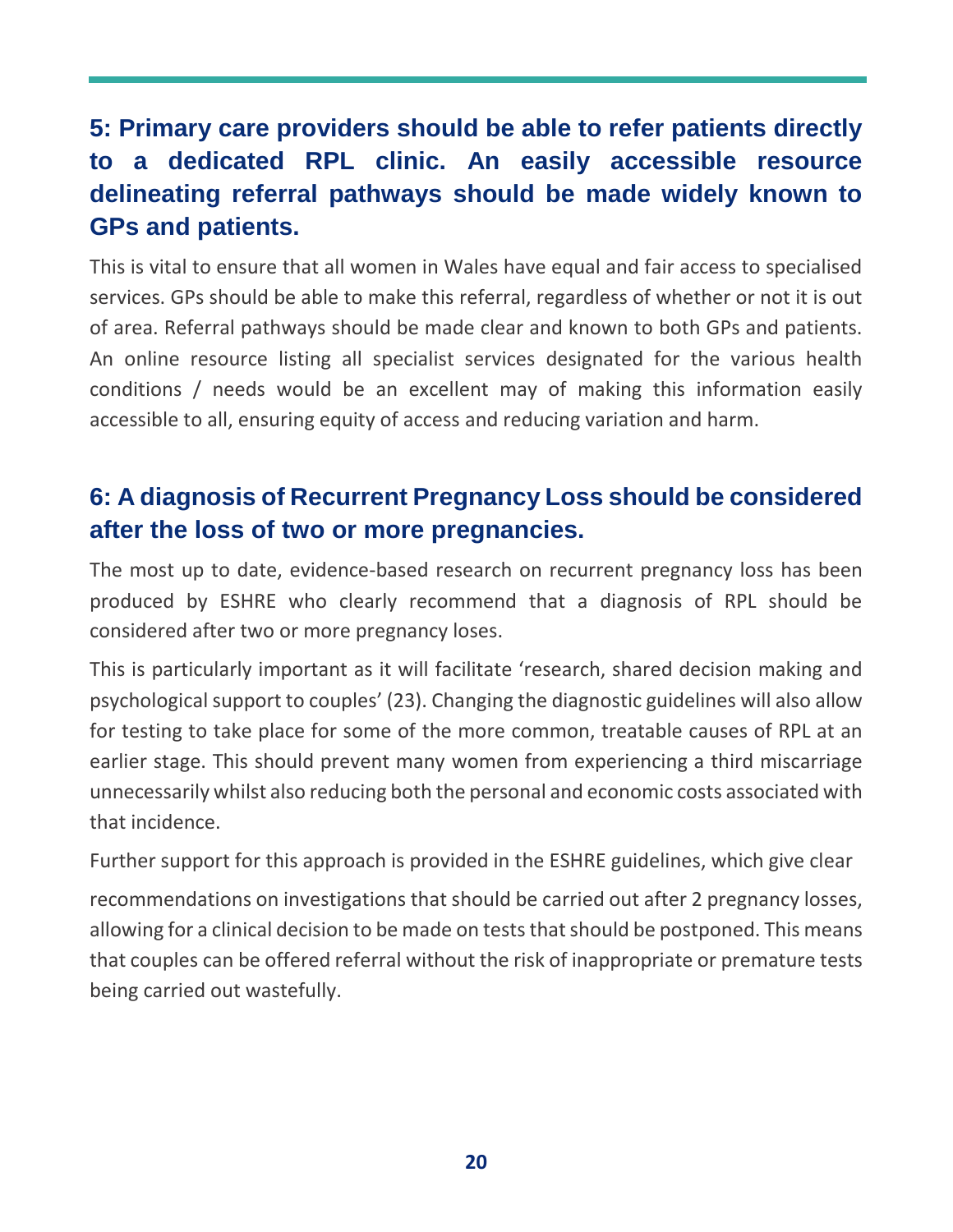#### **7: To ensure consistency of care, all consultants treating women for recurrent miscarriage in Wales should use the ESHRE guidelines to determine the appropriate investigations and treatments for an individual patient.**

NHS Wales has committed to the principles of prudent healthcare. Central to this is the aim of reducing inappropriate variation, using evidence-based practices consistently and transparently.

As an overarching body, NHS Wales is therefore supposed to create equality, however giving the seven health boards the autonomy to do different things is inevitably causing variation, which in turn is causing harm to patients.

By using the most up to date, evidence-based guidelines produced by ESHRE, a much greater degree of consistency of care can be achieved for women experiencing recurrent or late miscarriage. This is particularly important as costs associated with traveling to a dedicated RPL clinic may make this service inaccessible for some women. However, consistency and high quality care that is delivered close to home is still achievable if all clinicians treating women for recurrent miscarriage are using the ESHRE guidelines to determine the appropriate investigations.

#### **8: All women diagnosed with recurrent pregnancy loss should be offered support, including a reassurance scan, in subsequent pregnancies.**

Pregnancy following multiple losses is an extremely anxious time for parents. The stress associated with this may be detrimental to the pregnancy, and also have a negative impact on existing children.

A system is needed to ensure women are offered appropriate support in pregnancy after loss. This approach is clearly supported by the RCOG guidance, which states 'Women with unexplained recurrent miscarriage have an excellent prognosis for future pregnancy outcome without pharmacological intervention if offered supportive care alone in the setting of a dedicated early pregnancy assessment unit.'(24)

The economic arguments for avoiding pharmacological intervention are obvious. There are also indirect economic benefits in providing dedicated psychological support, most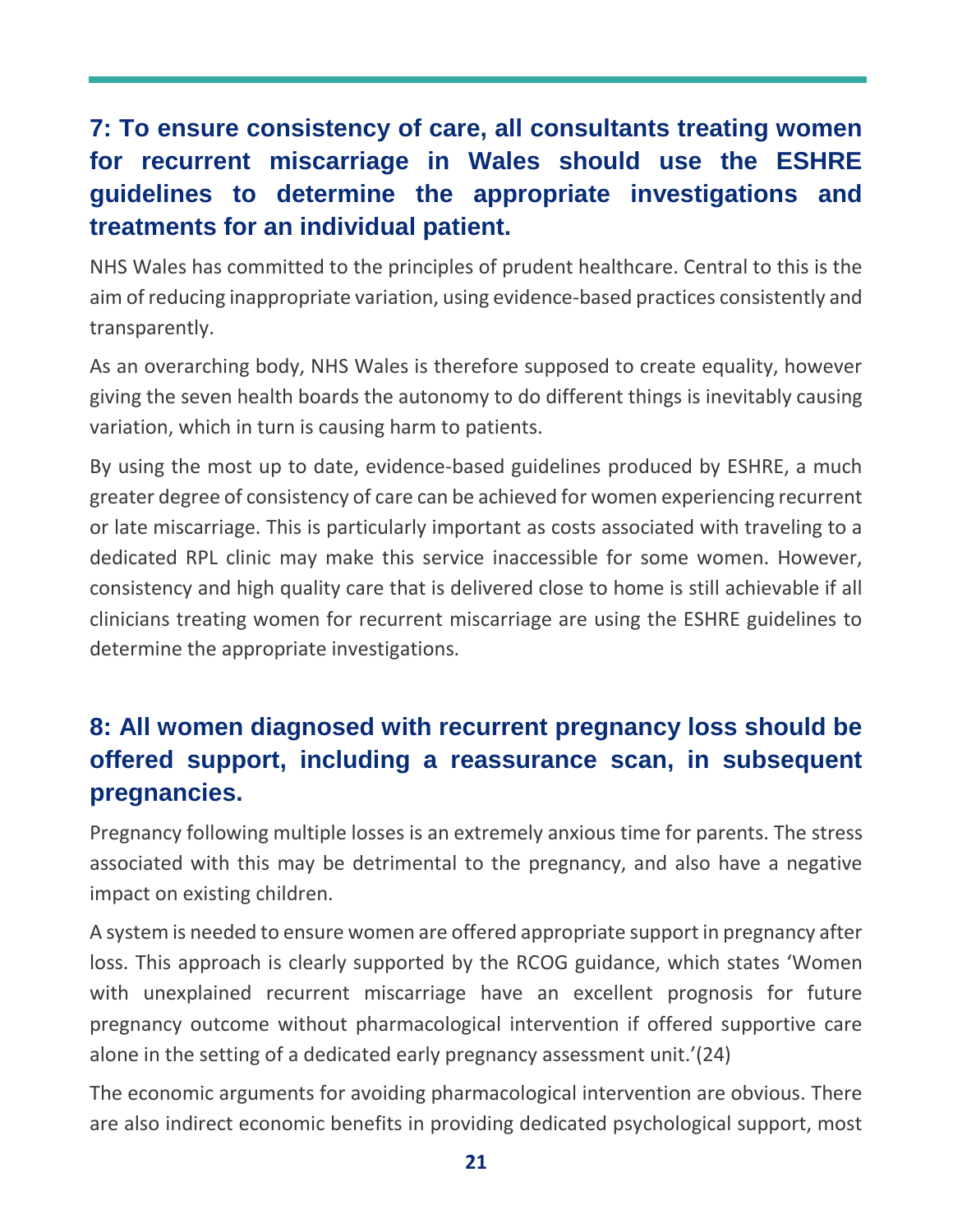notably that it will contribute to a reduction in the silent and unspoken associated costs of miscarriage, such as depression, anxiety, lost days at work and relationshipbreakdown.

ESHRE guidelines also strongly urge support in pregnancy after loss, stating that 'With or without specific treatment, couples value a plan for the pregnancy after RPL, with the care of a dedicated and supportive individual physician or team'. (25)

#### **9: Recommend that recurrent miscarriage is taken out of the hands of individual health boards and is instead commissioned by WHSSC so that we have consistency and GPs and Secondary Care providers can know referral pathways.**

This would go some way to ensuring equity, consistency and high quality care for women across Wales. The current system, where individual health boards are able to choose whether or not to prioritise - and fund - pathways of their own devising is proving ineffective and harmful for patients.

#### **10: Twenty-week anomaly scans should not be conducted if provisions are not in place to manage an identified anomaly. A dedicated pathway is also needed to deal with problems identified at twenty-week scans.**

It is important that provisions be in place to manage an identified anomaly at a 20 week scan in order to prevent further distress being caused for parents who are already facing a devastating diagnosis. Sensitive and supportive treatment is of the utmost importance in these circumstances. The only way this can be guaranteed is through the establishment of a dedicated pathway to deal with identified problems.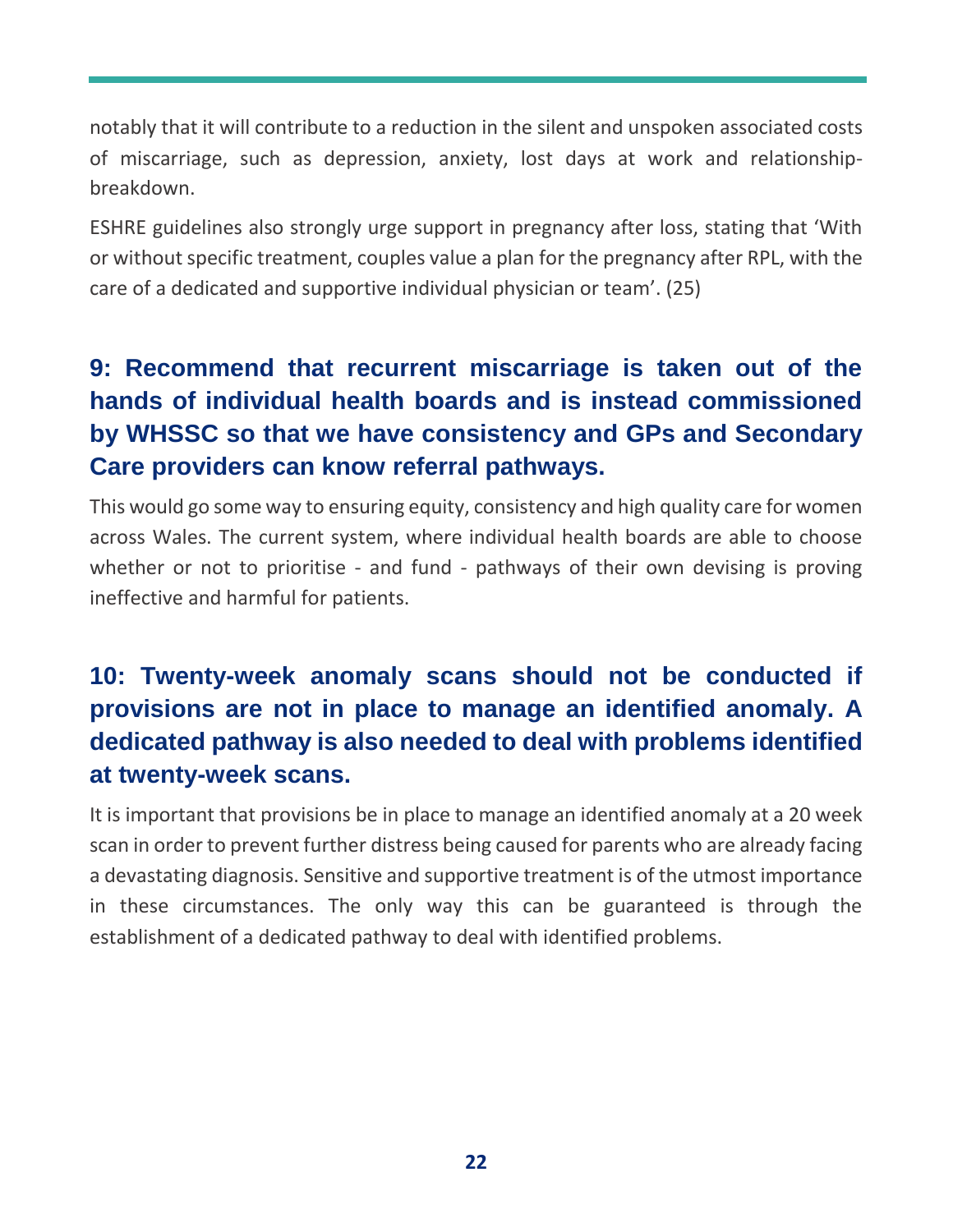#### **11: Anyone who has experienced a late miscarriage should be referred to a high-risk care centre in their next pregnancy**

It is essential that parents who experience a late miscarriage are able to access a highrisk care centre. Clear referral pathways should be in place to ensure that all women who experience a late loss have access to one of these centres, regardless of their location. Where this care is not easily accessible in Wales, clear pathways should exist to allow referral across the border.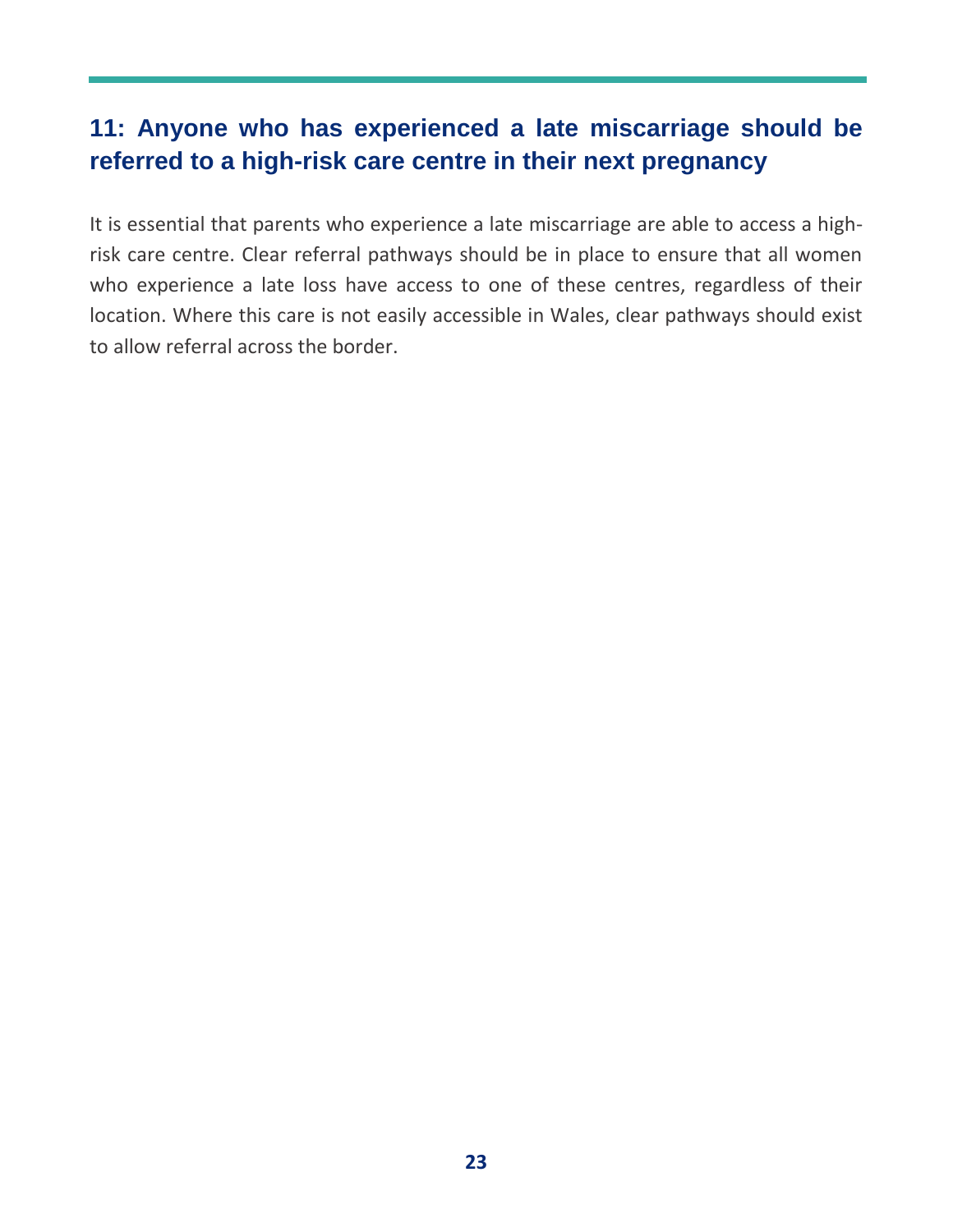### **Citations:**

- 1) [https://www.eshre.eu/Guidelines-and-Legal/Guidelines/Recurrent](https://www.eshre.eu/Guidelines-and-Legal/Guidelines/Recurrent-pregnancy-loss.aspx)[pregnancy-loss.aspx,](https://www.eshre.eu/Guidelines-and-Legal/Guidelines/Recurrent-pregnancy-loss.aspx) page 15**.**
- 2) <https://www.nice.org.uk/guidance/cg154/chapter/Introduction>
- 3) <https://bmjopen.bmj.com/content/6/11/e011864>
- 4) [https://www.rcog.org.uk/globalassets/documents/guidelines/gtg\\_17.pdf,](https://www.rcog.org.uk/globalassets/documents/guidelines/gtg_17.pdf) page 2.
- 5) [https://www.tommys.org/sites/default/files/Miscarriage%20Impact%20repo](https://www.tommys.org/sites/default/files/Miscarriage%20Impact%20report%20v2.pdf) [rt%20v2.pdf](https://www.tommys.org/sites/default/files/Miscarriage%20Impact%20report%20v2.pdf)
- 6) [https://gov.wales/docs/dhss/publications/180116reviewen.pdf,](https://gov.wales/docs/dhss/publications/180116reviewen.pdf) page 19.
- 7) [https://www.nice.org.uk/guidance/cg154/chapter/Key-priorities-for](https://www.nice.org.uk/guidance/cg154/chapter/Key-priorities-for-implementation)[implementation](https://www.nice.org.uk/guidance/cg154/chapter/Key-priorities-for-implementation)
- 8) ( https://gov.wales/statistics-and-research/time-spent-nhs-accidentemergency-departments/?lang=e n
- 9) [https://www.walesonline.co.uk/news/health/mum-having-miscarriage](https://www.walesonline.co.uk/news/health/mum-having-miscarriage-waited-seven-14987737)[waited-seven-14987737](https://www.walesonline.co.uk/news/health/mum-having-miscarriage-waited-seven-14987737)
- 10) [https://gov.wales/docs/dhss/publications/180116reviewen.pdf,](https://gov.wales/docs/dhss/publications/180116reviewen.pdf) page 8.
- 11) <http://www.wales.nhs.uk/sitesplus/888/page/88524>
- 12) [https://www.eshre.eu/Guidelines-and-Legal/Guidelines/Recurrent](https://www.eshre.eu/Guidelines-and-Legal/Guidelines/Recurrent-pregnancy-loss.aspx)[pregnancy-loss.aspx,](https://www.eshre.eu/Guidelines-and-Legal/Guidelines/Recurrent-pregnancy-loss.aspx) page 18.
- 13) [https://www.rcog.org.uk/globalassets/documents/guidelines/gtg\\_17.pdf,](https://www.rcog.org.uk/globalassets/documents/guidelines/gtg_17.pdf) pages 6-8.
- 14) [https://www.eshre.eu/Guidelines-and-Legal/Guidelines/Recurrent](https://www.eshre.eu/Guidelines-and-Legal/Guidelines/Recurrent-pregnancy-loss.aspx)[pregnancy-loss.aspx,](https://www.eshre.eu/Guidelines-and-Legal/Guidelines/Recurrent-pregnancy-loss.aspx) page 21.
- 15) [https://www.eshre.eu/Guidelines-and-Legal/Guidelines/Recurrent](https://www.eshre.eu/Guidelines-and-Legal/Guidelines/Recurrent-pregnancy-loss.aspx)[pregnancy-loss.aspx,](https://www.eshre.eu/Guidelines-and-Legal/Guidelines/Recurrent-pregnancy-loss.aspx) page 21.
- 16) [https://www.rcog.org.uk/globalassets/documents/guidelines/gtg\\_17.pdf,](https://www.rcog.org.uk/globalassets/documents/guidelines/gtg_17.pdf) page 13
- 17) [https://publications.parliament.uk/pa/cm201415/cmselect/cmwelaf/404/](https://publications.parliament.uk/pa/cm201415/cmselect/cmwelaf/404/404.pdf) [404.pdf](https://publications.parliament.uk/pa/cm201415/cmselect/cmwelaf/404/404.pdf)
- 18) [https://gov.wales/docs/dhss/publications/180116reviewen.pdf,](https://gov.wales/docs/dhss/publications/180116reviewen.pdf) page 8.
- 19) [https://www.change.org/p/welsh-assembly-women-in-wales-deserve-](https://www.change.org/p/welsh-assembly-women-in-wales-deserve-better-miscarriage-support-from-the-welsh-nhs?recruiter=41787716&utm_source=share_petition&utm_medium=copylink&utm_campaign=share_petition)